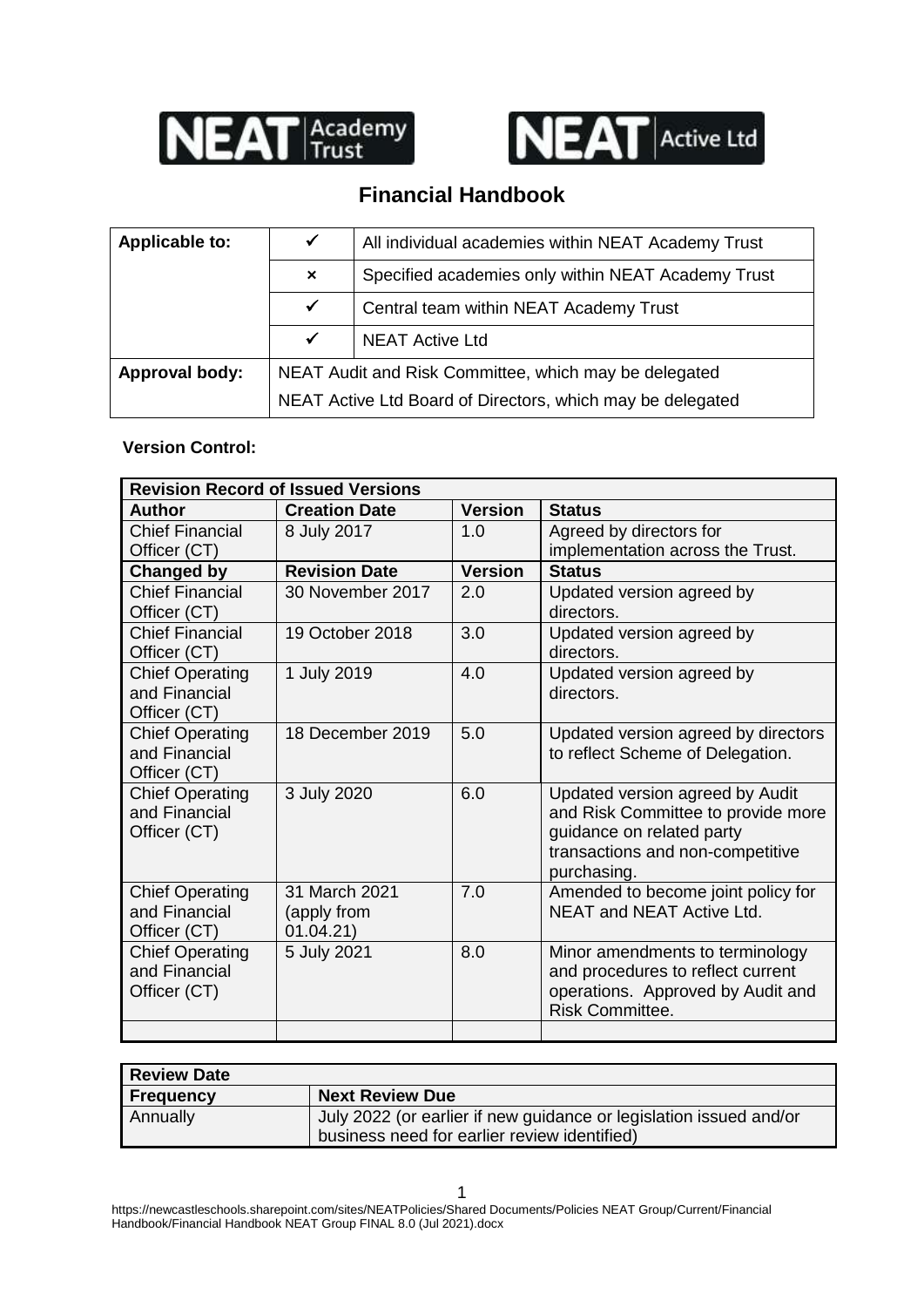|                | <b>Table of Contents</b> |                                                              |       |  |
|----------------|--------------------------|--------------------------------------------------------------|-------|--|
| 1              | <b>Introduction</b><br>4 |                                                              |       |  |
| $\overline{2}$ |                          | Organisation                                                 | 4     |  |
|                | 2.1                      | <b>Trust Board of Directors</b>                              | 5     |  |
|                | 2.2                      | The Audit and Risk Committee                                 | 5     |  |
|                | 2.3                      | The Chief Executive Officer                                  | 5     |  |
|                | 2.4                      | The Chief Operating and Financial Officer                    | 5     |  |
|                | 2.5                      | <b>Head of Business Services</b>                             | 6     |  |
|                | 2.6                      | Headteachers                                                 | 6     |  |
|                | 2.7                      | The Business Managers                                        | $\,6$ |  |
|                | 2.8                      | <b>Budget Holders</b>                                        | 7     |  |
|                | 2.9                      | <b>Other Staff</b>                                           | 7     |  |
|                | 2.10                     | <b>Internal Assurance</b>                                    | 7     |  |
|                | 2.11                     | <b>Register of Interests</b>                                 | 8     |  |
|                | 2.12                     | Directors/Members Interests and Related Party Trading        | 9     |  |
|                | 2.13                     | <b>Gifts and Hospitality</b>                                 | 9     |  |
| 3              |                          | <b>Accounting System</b>                                     | 10    |  |
|                | 3.1                      | <b>Back-up and Support Procedures</b>                        | 10    |  |
|                | 3.2                      | <b>Transaction Processing</b>                                | 10    |  |
|                | 3.3                      | <b>Month End Procedures</b>                                  | 10    |  |
| 4              |                          | <b>Financial Planning, Budget Setting and Monitoring</b>     | 10    |  |
|                | 4.1                      | Managing General Annual Grant (GAG)                          | 11    |  |
|                | 4.2                      | <b>Annual Budget</b>                                         | 11    |  |
|                | 4.3                      | Setting the Budget                                           | 12    |  |
|                | 4.4                      | Monitoring and Review                                        |       |  |
|                | 4.5                      | <b>Revised Forecasts</b>                                     |       |  |
|                | 4.6                      | <b>Novel and Contentious Transactions</b>                    | 12    |  |
| 5              | <b>Payroll</b>           |                                                              | 12    |  |
|                | 5.1                      | <b>Staff Appointments</b>                                    | 13    |  |
|                | 5.2                      | <b>Payroll Administration and Payments</b>                   | 13    |  |
|                | 5.3                      | <b>Staff and Director Expenses</b>                           | 13    |  |
|                | 5.4                      | <b>Staff Severance Payments</b>                              | 14    |  |
| 6              | <b>Purchasing</b>        |                                                              | 14    |  |
|                | 6.1                      | Routine Purchasing                                           | 14    |  |
|                | 6.2                      | Non-Purchase Order invoices                                  | 16    |  |
|                | 6.3                      | <b>Supplier Payments</b>                                     | 16    |  |
|                | 6.4                      | Competitive purchasing requirements – quotations and tenders | 17    |  |
|                | 6.5                      | Legal advice                                                 | 18    |  |
|                | 6.6                      | Specialist procurement                                       | 18    |  |
| $\overline{7}$ | Income                   |                                                              | 19    |  |
|                | 7.1                      | Accounting for Income                                        | 19    |  |
|                | 7.2                      | Receipts and Confirmation of Payment                         | 19    |  |
|                | 7.3                      | Income Paid by Cheque of BACS                                | 19    |  |
|                | 7.4                      | Lettings                                                     | 19    |  |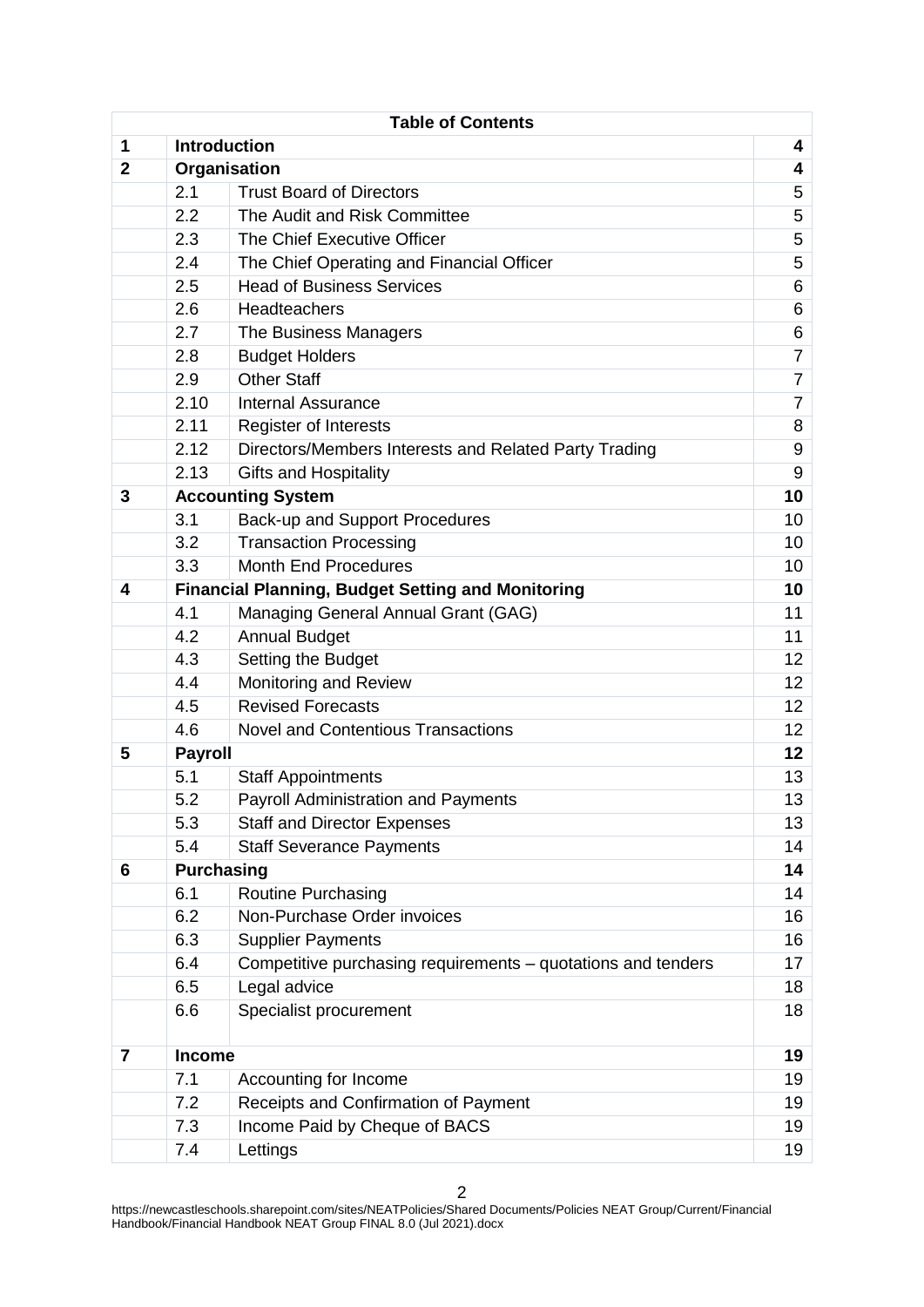|                | 7.5                                               | Cash Handling                                                  | 20 |
|----------------|---------------------------------------------------|----------------------------------------------------------------|----|
|                | 7.6                                               | Debt Recovery                                                  | 20 |
| 8              |                                                   | <b>Cash Management</b>                                         | 20 |
|                | 8.1                                               | <b>Bank Accounts</b>                                           | 20 |
|                | 8.2                                               | <b>Deposits</b>                                                |    |
|                | 8.3                                               | Payments and withdrawals                                       | 20 |
|                | 8.4                                               | Operation of internet banking                                  | 21 |
|                | 8.5                                               | On-line Payments                                               | 21 |
|                | 8.6                                               | <b>Direct Debits</b>                                           | 21 |
|                | 8.7                                               | Operation of Procurement Cards (P-Cards)                       | 21 |
|                | 8.8                                               | <b>Bank Reconciliation</b>                                     | 21 |
|                | 8.9                                               | Cash flow forecasts                                            | 21 |
|                | 8.10                                              | Reserves and Investments                                       | 22 |
|                | 8.11                                              | Borrowing                                                      | 22 |
|                | 8.12                                              | Petty Cash                                                     | 22 |
| 9              |                                                   | <b>Asset Register</b>                                          | 22 |
|                | 9.1                                               | <b>Disposals</b>                                               | 23 |
|                | 9.2                                               | Loan of assets                                                 | 23 |
|                | 9.3                                               | Leases                                                         | 23 |
| 10             | <b>Policies</b>                                   |                                                                | 24 |
|                | 10.1                                              | Depreciation policy                                            | 24 |
|                | 10.2                                              | Companies policy                                               | 24 |
|                | 10.3                                              | Charging and Remissions policy                                 | 24 |
|                | 10.4                                              | Tax                                                            | 24 |
|                | 10.5                                              | Monitoring Outcomes and Review                                 | 24 |
|                | 10.6                                              | <b>Capital Projects</b>                                        | 25 |
|                | <b>Appendices</b>                                 |                                                                |    |
| 1a             | Delegation                                        | Summary of Financial Authorisation Levels - Standard Scheme of | 26 |
| 1 <sub>b</sub> |                                                   | Summary of Financial Authorisation Levels - Bespoke Scheme of  | 29 |
|                | Delegation for St Hild's Church of England School |                                                                |    |
| $\overline{2}$ |                                                   | <b>NEAT Tender Procedures</b>                                  | 32 |
|                |                                                   |                                                                |    |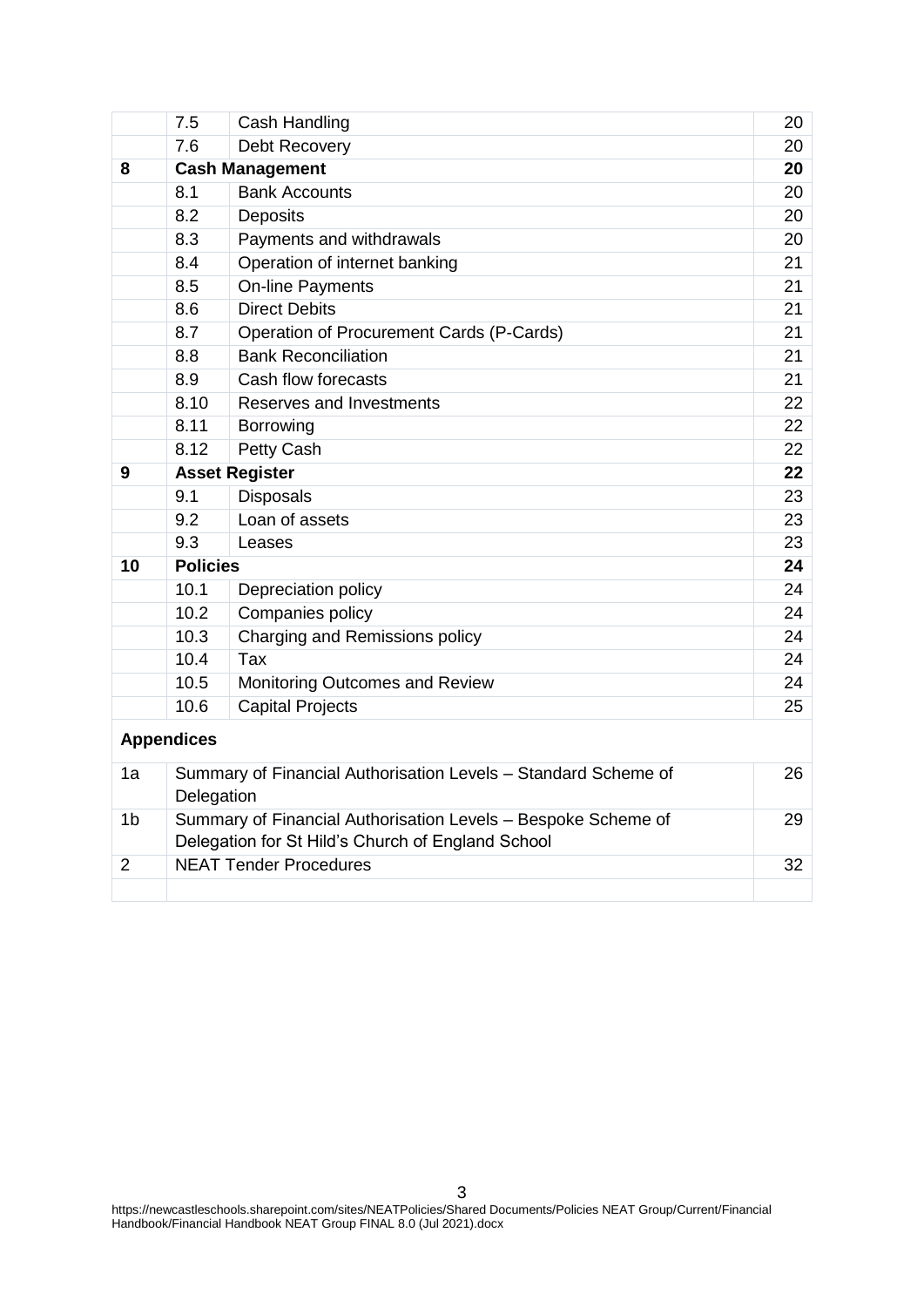# **Introduction**

- 1.1 The purpose of these procedures is to ensure that NEAT Academy Trust (the Trust) and its trading subsidiary NEAT Active Ltd (NAL) (collectively referred to as the NEAT Group) maintains and develops systems of financial control which conform to the requirements both of propriety and of good financial management. It is essential that these systems operate properly to meet the requirements of our funding agreement with the Department for Education (DfE).
- 1.2 The NEAT Group must comply with the principles of financial control outlined in the academies guidance published by the DfE, most notably the Academy Trust Handbook, and operate within the limits of delegation outlined in the Handbook. This handbook expands on that and provides detailed information on the Trust's accounting policies and procedures.
- 1.3 These procedures should be used in conjunction with the following policies:
	- NEAT Group Anti-fraud, Bribery and Corruption Policy
	- NEAT Group Confidential Reporting of Concerns ("Whistleblowing") Policy
	- NEAT Reserves and Investment Policy
	- NEAT Group Travel and Subsistence Policy
- 1.4 These procedures will be regularly reviewed and amendments can only be made following the approval of the Committee (unless the amendments are classed as minor or very minor as set out in the relevant Scheme of Delegation).
- 1.5 These procedures apply to all parts of the NEAT Group and they must be read and adhered to by all staff involved with financial transactions.

# **2 Organisation**

The NEAT Group has defined the responsibility of each person involved in the administration of finance to avoid the duplication or omission of functions and to provide a framework of accountability for Directors and staff. The financial reporting structure is outlined below:

The Board of Directors / Audit and Risk Committee of the Trust have overall responsibility for the administration of finance at its academies' and trading business' and the effectiveness of internal controls.

The main responsibilities of the Board are prescribed in the Trust's Articles of Association and in the Funding Agreements between the Trust and each of its schools with the DfE.

These responsibilities in relation to financial matters include: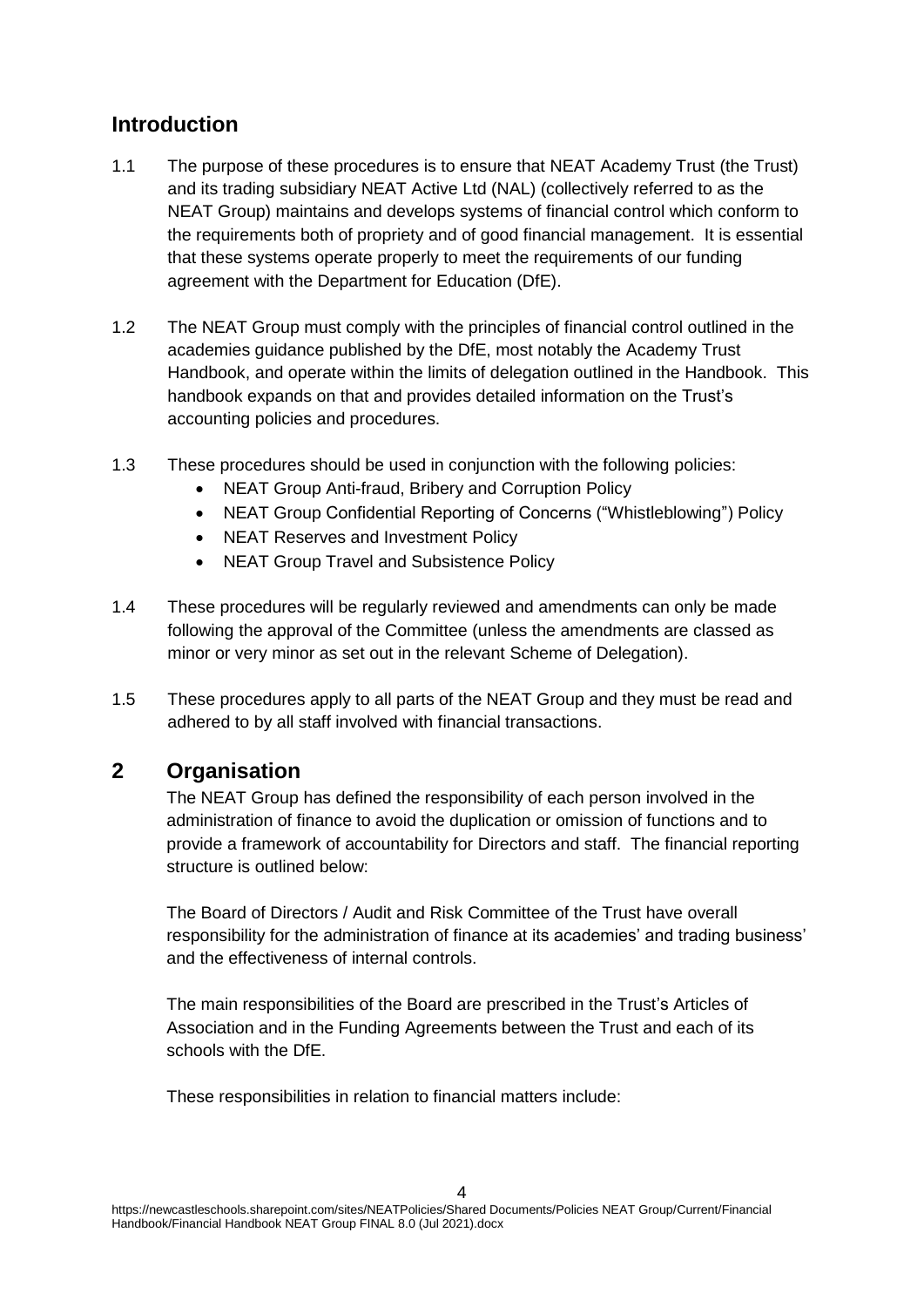# **2.1 NEAT Academy Trust Board of Directors**

The NEAT Academy Trust board of directors (the Board) has overall responsibility for the administration of the NEAT Group's finances. The main responsibilities of the Board are prescribed in the Funding Agreements between the Trust and the DfE and in the Trust's Scheme of Delegation. The main responsibilities include:

- Ensuring the grant from the DfE is used only for the purposes intended
- Approval of systems of control and accountability, including financial and operational controls and following a two year forecast.
- Approval of the strategic annual budget plan.
- Appointment of the Chief Executive Officer (CEO) as Accounting Officer
- Oversight of NAL as the sole shareholder of the company and being responsible for reporting NEAT Group consolidated annual accounts.

# **2.2 The Audit and Risk Committee**

The Audit and Risk Committee is a committee of the Board. They meet at least three times per year but more frequent meetings can be arranged if necessary. The main responsibilities of the Committee are detailed in the Trust's scheme of delegation, which has been approved by the Board.

# **2.3 The Chief Executive Officer**

The Chief Executive Officer (CEO) has been named as the 'Accounting Officer' with overall responsibility for the NEAT Group's activities including financial activities. The Accounting Officer has personal responsibility (that cannot be delegated) for assuring the Board that there is compliance with the AFH, the Funding Agreement and all relevant aspects of company and charitable law.

# **2.4 Chief Operating and Financial Officer**

The Chief Operating and Financial Officer (COFO) works in close collaboration with the CEO through whom they are responsible to the Board. The COFO is formally appointed to the role of Chief Financial Officer as defined by the Education and Skills Funding Agency (ESFA). The COFO is also an executive director of NAL.

The main responsibilities of the COFO include:

- Providing sound financial advice to the Board and its committees, as well as senior management colleagues
- The management of the NEAT Group's financial position at a strategic and operational level within the framework for financial control;
- Strategic budget plan for the short and medium term
- The preparation of monthly management accounts and reporting these to the Board of Directors;
- Ensuring that the annual accounts are properly presented and adequately supported by the underlying books and records of the NEAT Group;
- To oversee the work of the Central Finance Team
- The responsibility for leading on the review and update of the Financial Procedures Manual as delegated by the Committee.

https://newcastleschools.sharepoint.com/sites/NEATPolicies/Shared Documents/Policies NEAT Group/Current/Financial Handbook/Financial Handbook NEAT Group FINAL 8.0 (Jul 2021).docx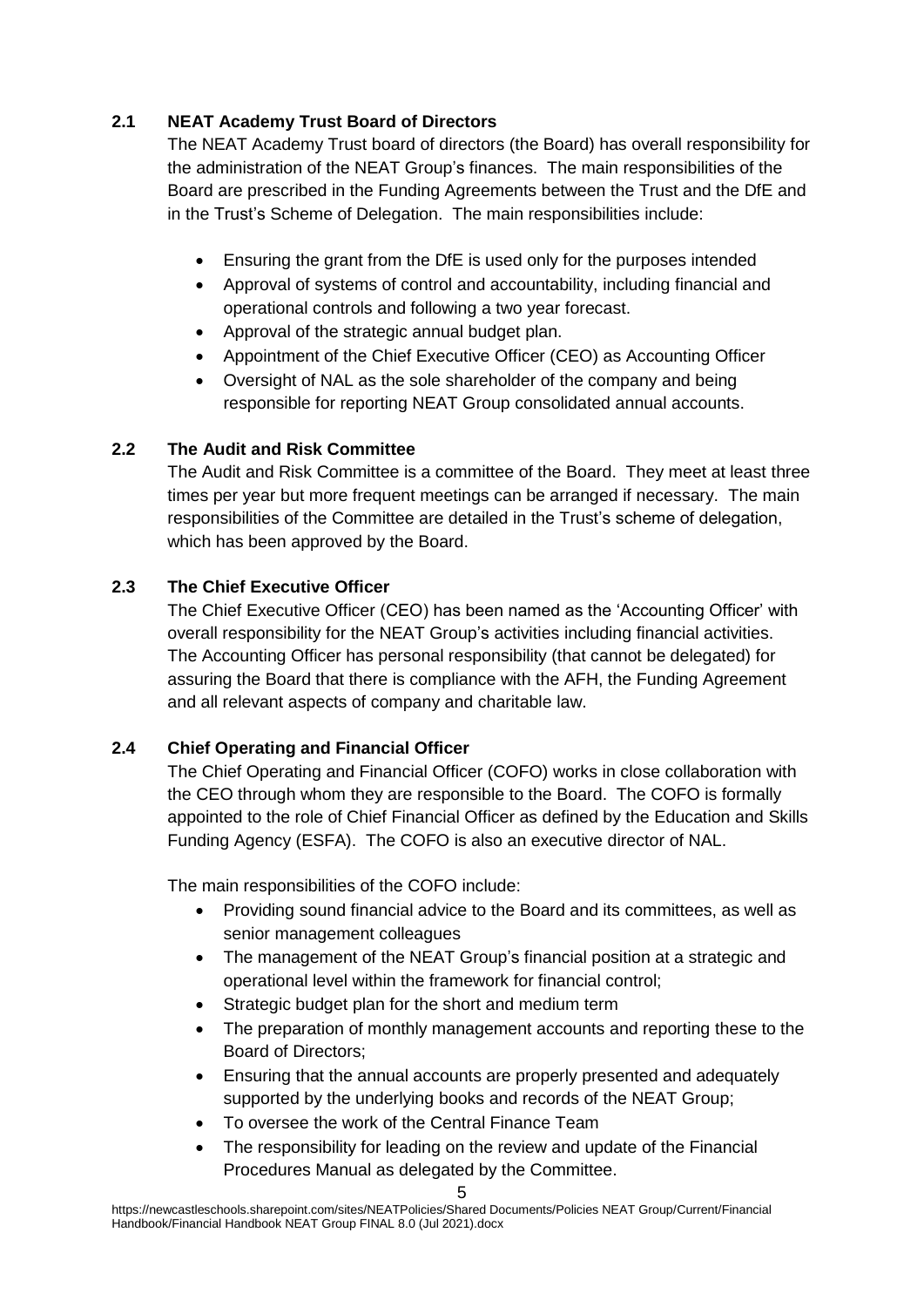The COFO will work closely with the Head of Business Services, Central Finance Team, Headteachers and Business Managers to achieve this.

#### **2.5 Head of Business Services**

The Head of Business Services (HoBS) will develop and lead a range of Trust wide support services and ensure that there are consistent and legally compliant policies and procedures, which are applied within all NEAT academies. They will embed quality assurance systems and support the development and monitoring of a best value service provision.

The main responsibilities of the HoBS include:

- Continually monitor and review the operational systems and contracts across the NEAT Group ensuring continuous improvement and best value is achieved;
- Develops operational systems for effective financial control and process management across the NEAT Group
- To manage the NEAT Group budget effectively and efficiently in conjunction with senior officers, ensuring financial resources are used to maximum educational effect
- To support the development of the NEAT Group's strategy for the provision of cost effective central support services
- To effectively manage a wide range of business service contracts within the Procurement Policy guidelines so as to ensure best value

# **2.6 Headteachers**

Within the framework of the Trust's Strategic Plan, the Headteacher of each school has overall executive responsibility for their school's activities including financial activities. This includes:

- preparing a staffing structure each year, upon which the budget is based;
- approving new staff appointments within the authorised budget, except for any senior staff posts which the Board of Directors have agreed should be approved by them;
- authorising orders and the award of contracts within the approval limits shown in Appendix 2;
- authorising payments within the approval limits shown in Appendix 2:
- ensuring the delivery of the school annual budget as approved by the Trust
- monitoring the monthly management accounts with the Business Manager and acting on overspends and identifying any future risk.

Much of the day to day operational financial responsibility within the school may be delegated to the Business Manager.

# **2.7 Business Managers**

The Business Managers work in close collaboration with their Headteacher and the Central Finance Team. The main responsibilities of the Business Managers are:

The day to day management of financial issues at their school;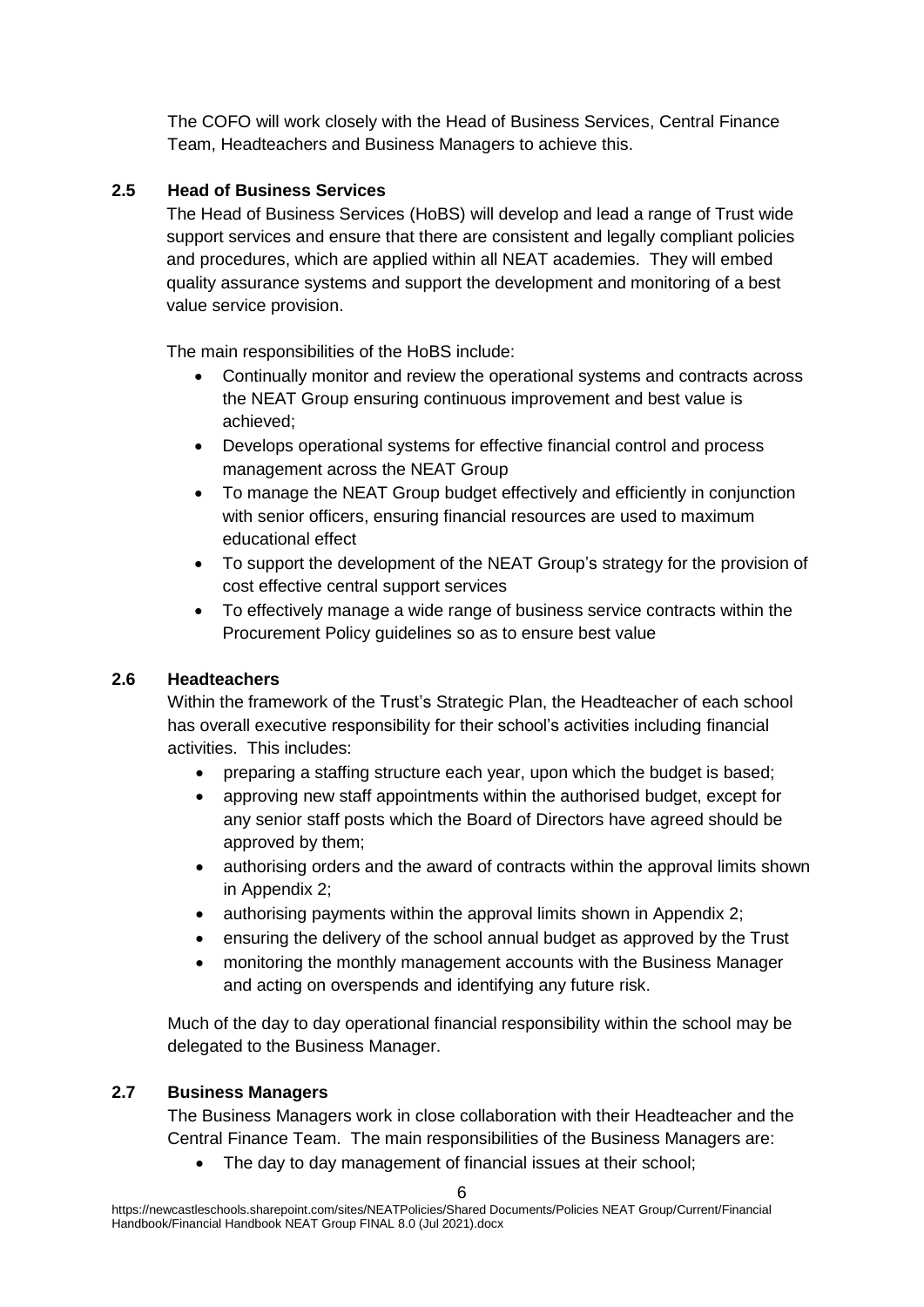- Assisting the Central Finance Team, in the preparation of the draft budget and two year forecast;
- Regular monitoring of the budget and ensure the school is complying with financial regulations and contract procedure rules;
- Providing general support to the Central Finance Team in financial matters including strategic planning and the preparation of monthly management accounts;
- Ensuring that the school generated income is received and properly accounted for;
- Ensuring that financial information held on the NEAT Group's finance systems are properly maintained;
- Ensuring that financial and purchasing controls are working effectively at school level and that any issues raised from the Internal Assurance visits and reports are addressed prior to the next visit.
- Maintain an accurate gift and hospitality register.

# **2.8 Budget Holders**

The main responsibilities of budget holders include:

- Responsibility for their individual budget allocations, including regular monitoring of their spending;
- Not exceeding their budget allocation;
- Following procedures laid down within this handbook in respect of purchasing of goods and services;
- Ensuring that the ordering of goods and services comply with the procedures in this handbook.
- Liaising with the Business Managers to advise of any issues or problems with orders, such as product defects, in a timely manner.

# **2.9 Other Staff**

Other members of staff, primarily Finance Officers and Admin Assistants will have some financial responsibilities and should be aware of the procedures detailed in the following sections of this financial handbook.

All staff are responsible for the security of school property, for avoiding loss or damage, for ensuring economy and efficiency in the use of resources and for conformity with the requirements of the school's financial procedures.

# **2.10 Internal Assurance**

The Board will appoint independent auditors to undertake Internal Assurance work, which will provide Directors with an independent perspective of the management of risks across the NEAT Group. The main duties of the Internal Auditors in relation to finance are to provide the Board with independent assurance that:

- The financial responsibilities of the Board are being properly discharged;
- Resources are being managed in an efficient, economical and effective manner;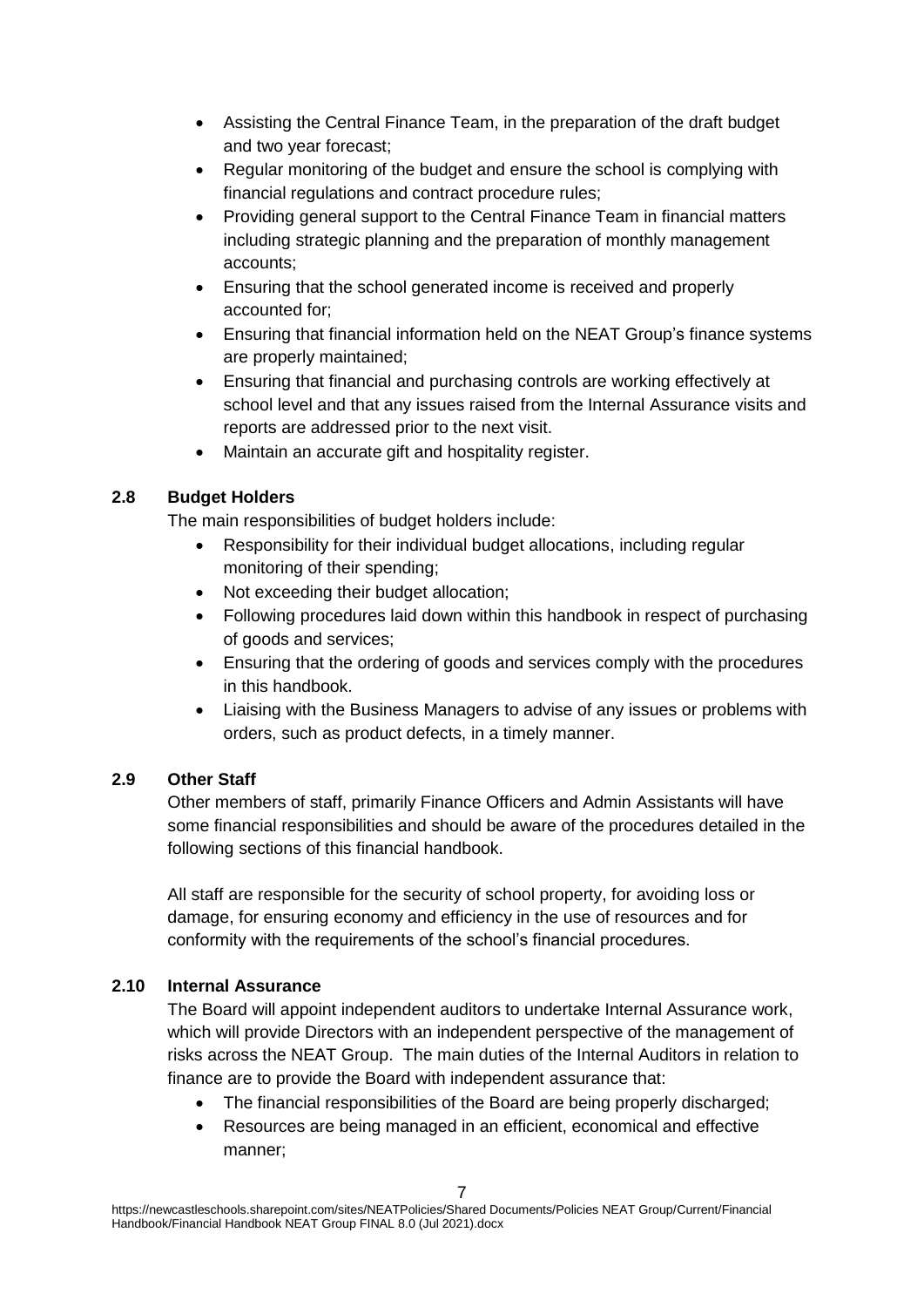- Sound systems of internal financial control are being maintained and financial considerations are fully taken into account in reaching decisions;
- Risks are identified and appropriate actions put in place

The Internal Auditors will undertake a regular programme of monitoring to ensure that financial transactions have been properly processed and that controls are operating effectively. A report of the findings from each visit will be provided to the Committee for review and update of any outstanding actions from previous visits.

#### **2.11 Register of Interests**

It is important for anyone involved in spending public money to demonstrate that they do not benefit personally from the decisions they make. To avoid any misunderstanding that might arise all Trust Members, Directors, Governors and staff of the NEAT Group are required to declare financial or personal interests to enable the NEAT Group to identify and manage potential conflicts of interest. Declaring an interest does not prevent a business or individual from working with the school, Trust or NAL. Any declared interests are entered onto a register held by the NEAT Group.

The register should include all business interests such as Directorships, shareholdings or other appointments of influence within a business or organisation which may have dealings with the NEAT Group. The disclosures should also include business interests of relatives such as a parent or spouse or business partner where influence could be exerted by that person.

The existence of a register of business interests does not detract from the duties of Members, Directors, Governors and staff to declare interests whenever they are relevant to matters being discussed by the board or a committee.

Where an interest has been declared, Directors and staff should not attend that part of any committee or other meeting when this interest is being discussed. Staff should also ensure that they have no participation in the selection process for a supplier if they have a connection with that supplier.

# **2.12 Directors / Members interests and Related Party Trading**

No Director / Member will take or hold any interest in any equipment or property held or used for the NEAT Group.

No Director / Member will obtain an interest in the disposal of NEAT Group equipment or property or materials surplus to requirements at the end of any contract between the NEAT Group (including persons acting on its behalf) and any third party.

The NEAT Group must comply with the ESFA's requirements around related party trading (RPT) and in particular:

- Declare all RPT expenditure prior to entering into an agreement
- Seek prior approval from the ESFA when a single proposed expenditure involving an RPT contract or the total value of contracts in any financial year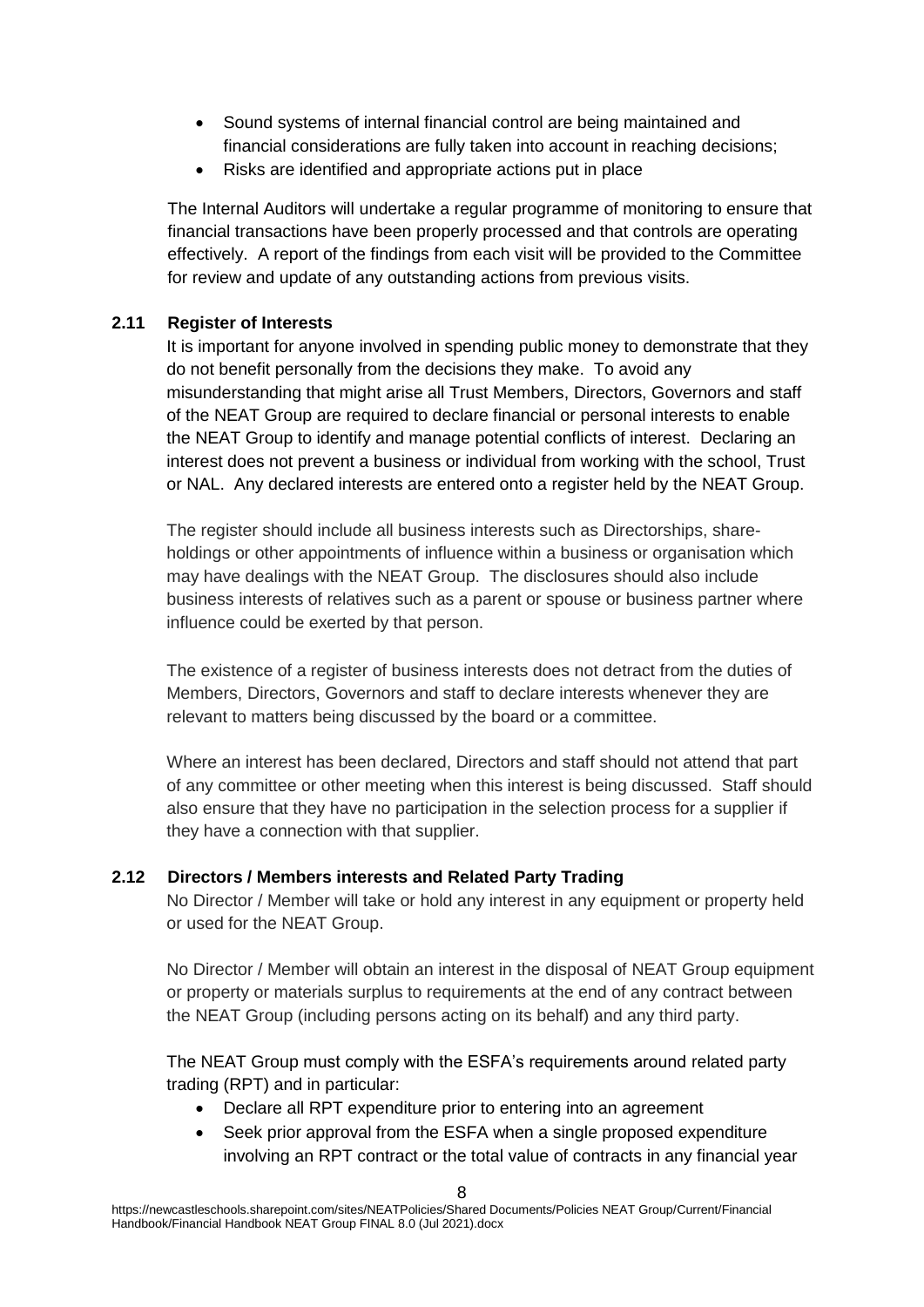will exceed £20,000.

Report all RPTs, regardless of value, in its annual financial statements

Trading between the NEAT Group and any RPT will only be undertaken within the not-for–profit requirements set out in the Academy Trust Handbook and will require a statement of assurance from the supplier to confirm that the goods / services provided are at cost with no profit element.

#### **2.13 Gifts and Hospitality**

Members, directors, governors and staff can accept gifts and hospitality of low intrinsic value (that have a value of up to £25.00). These do not have to be preapproved or recorded on the gifts and hospitality register.

Any gifts or hospitality offered with a value of over £25.00 must be recorded on the gifts and hospitality register, even if declined. Any member, director, governor or member of staff who is offered such gifts or hospitality must consider the impact before accepting and staff must obtain approval from their line manager. The NEAT Group's preference is for gifts of a value greater than £25.00 to be donated to be used for fundraising activities.

#### **Unacceptable Gifts and Hospitality**

The following must never be offered to or accepted by members, directors, governors or staff:

- Monetary gifts
- Gifts or hospitality offered to family members, partner or close friends of members, directors, governors or staff
- Gifts or hospitality from a potential supplier or tenderer in the immediate period before tenders are invited or during the tendering process.

This list is not exhaustive.

# **Declining Gifts and Hospitality**

Any members, directors, governors or staff who are offered any of the unacceptable gifts or hospitality outlined above should politely decline the offer. If they feel it would not be appropriate for them to decline, they should refer the matter to the Headteacher, Chief Operating and Financial Officer or Chair of Directors who may decline the offer, or donate the gift or hospitality to a worthy cause, and must also record the offer on the gifts and hospitality register.

# **Offers of Gifts and Hospitality**

The NEAT Group may make gifts to members, directors, governors or staff. The circumstances where this might be done are:

- Serious illness
- Recognition of a significant life event
- Recognition of long service

ESFA advises that alcohol **must not** be purchased out of the Trust's budget.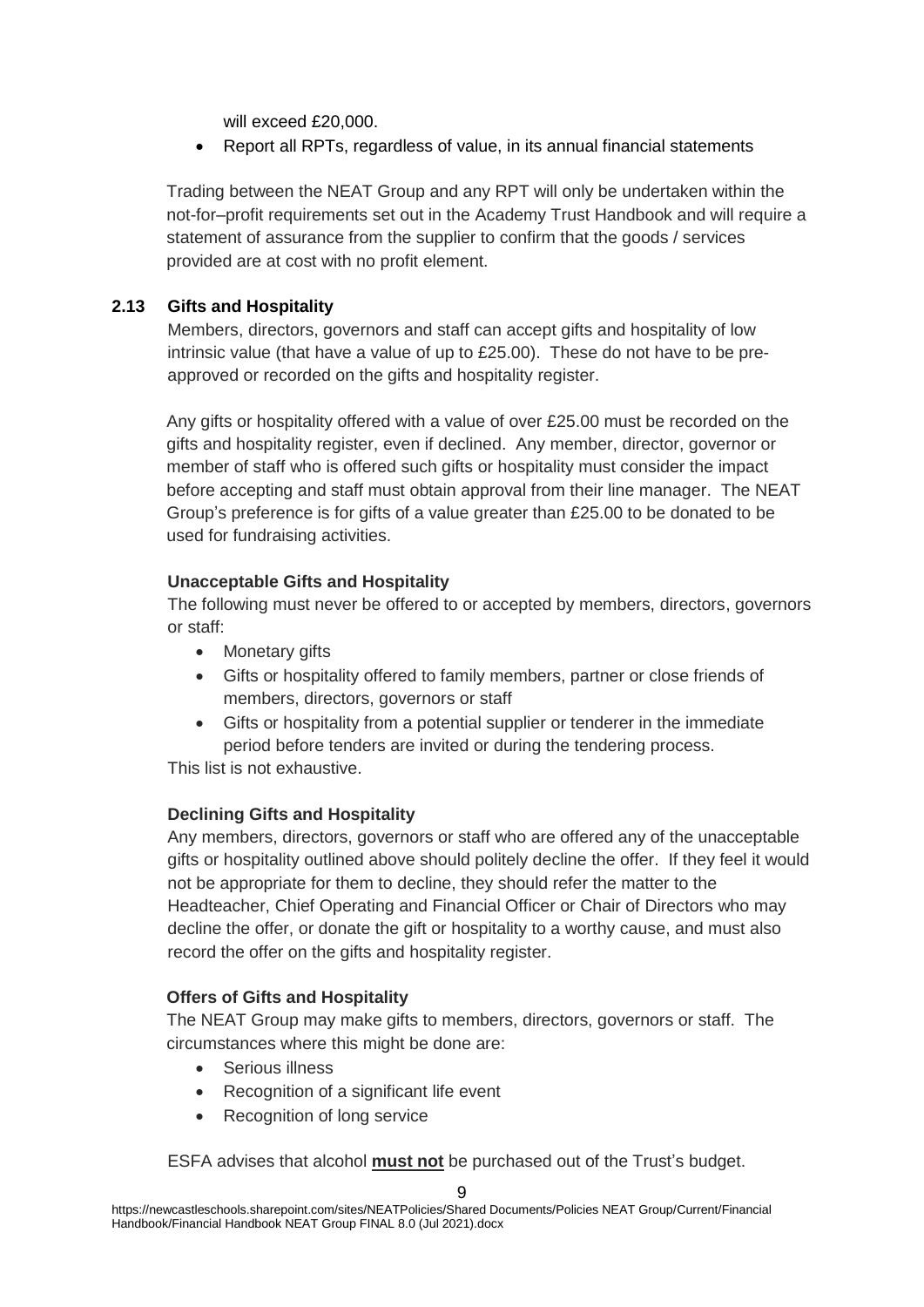Gifts over the value of £25.00 must be recorded on the appropriate Gift and Hospitality register.

# **3 Accounting system**

All the financial transactions of the NEAT Group must be recorded on the Finance system. Access is restricted to registered users, with password authentication. The NEAT Group's finance system set up will ensure that passwords are changed regularly.

Headteachers are responsible for identifying which staff have access to the finance system. Access to the component parts of the system can also be restricted and the Central Finance Team is responsible for setting access levels for all members of staff using the system, which will be detailed in each school's operating procedures.

The system set up must ensure that there is adequate separation of duties in the process, so that individual users may not initiate and approve transactions.

#### **3.1 Back-up and Support Procedures**

The NEAT Group's Finance System Agreements provide details of the service level support provided for the finance system, which includes daily backups.

In addition, it is a requirement that the NEAT Group's finance system provider must complete the DfE's Cloud Software Services for Schools self-certification form to satisfy the NEAT Group that their service conforms to current best practice for cloud-based services.

# **3.2 Transaction Processing**

All transactions input onto the accounting system must be authorised in accordance with the procedures specified in this manual and each school's financial operating procedures.

# **3.3 Month end Procedures**

The Central Finance Team is responsible for ensuring that month end procedures are followed to allow the closedown of accounting periods and to ensure that balance sheet control accounts are reconciled.

The month end procedure identifies key actions and responsibilities for the Central Finance Team and the schools have a schools' monthly checklist, which is the responsibility of school-based staff. One of the key outputs from this process will be the production of monthly management accounts, which will be made available for all of the NEAT Group.

# **4 Financial Planning, Budget Setting and Monitoring**

The NEAT Group will prepare both medium term and short-term financial plans. Medium term is defined as a period of three years.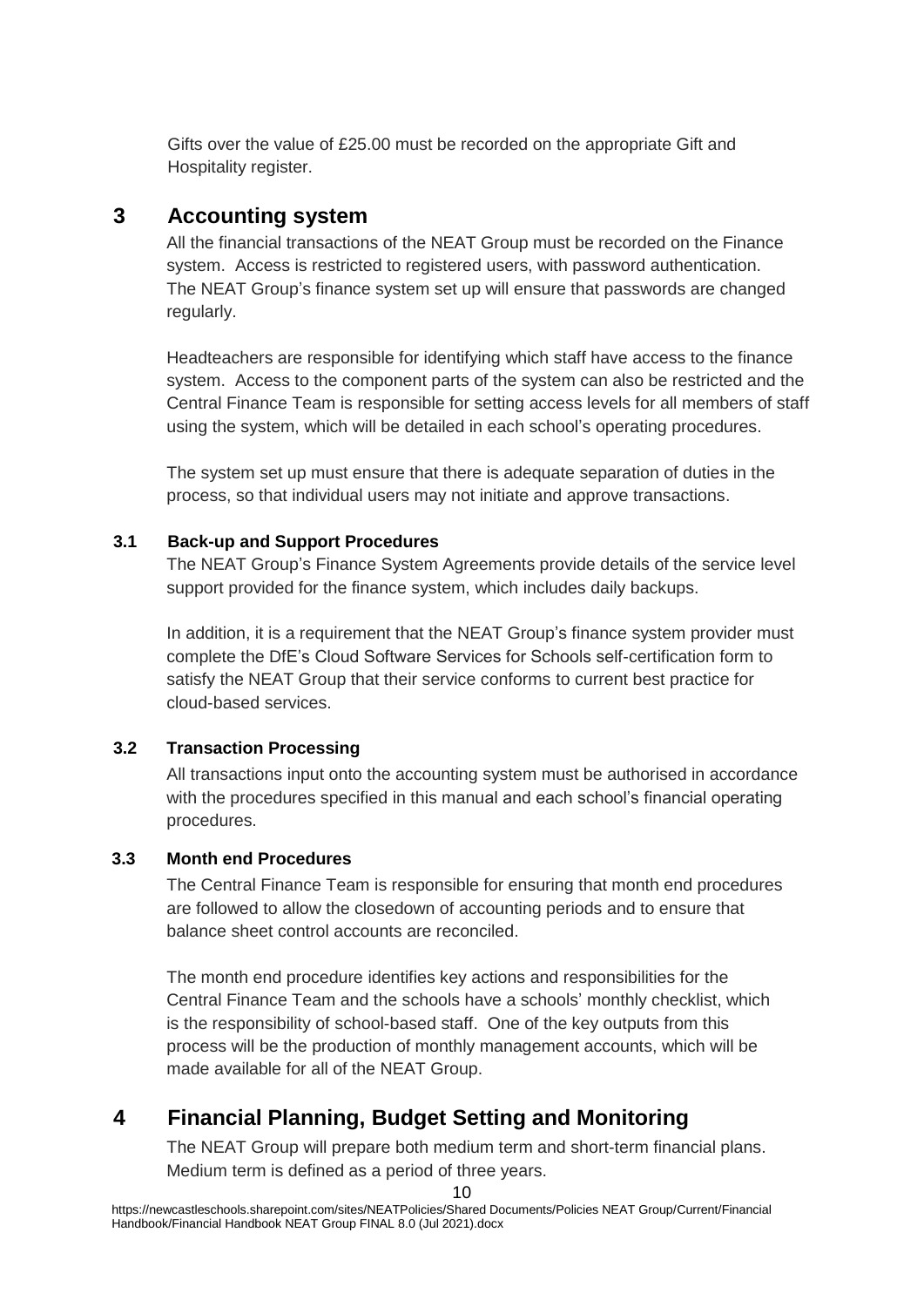The medium-term financial plan is prepared as part of the Strategic Planning process. The Strategic Plan indicates how the objectives / priorities are going to be achieved within the expected level of resources over the next three years.

#### **4.1 Managing General Annual Grant (GAG)**

A MAT has the freedom to amalgamate a proportion of GAG for its academies to form one central fund. NEAT currently chooses to levy a top-slice contribution from each school to fund the provision of central services to all of its schools. The contribution is based on a percentage of each school's GAG (excluding High Needs funding) and Early Years funding statements and any one-off grants that would typically be expected to form a part of GAG funding. The contribution rate is set by the Board and is reviewed annually, taking account of the annual budget for central services and the financial position of the NEAT Group overall.

If a school considers that it is being unfairly treated by the funding that it has been allocated or the contribution that it is making to the NEAT Group's central services then the Headteacher or Chair of the Local Governing Committee can appeal to the Audit and Risk Committee to have the matter considered. If the grievance is not resolved to the satisfaction of the school, they can further appeal to the Board. In the event that the grievance remains outstanding the school can appeal to the Secretary of State via the ESFA, whose decision will be final.

#### **4.2 Annual Budget**

Each school and trading business, in partnership with the Central Finance Team, is responsible for preparing their annual budget and two year financial forecast. The budget must be approved by the Board of Directors.

The approved budget must be submitted to the DfE by the end of July each year and the Central Finance Team is responsible for establishing a timetable in agreement with the CEO which allows sufficient time for the approval process and ensures that the submission date is met.

The consolidated annual budget will reflect the best estimate of the resources available to the NEAT Group for the forthcoming year and will detail how those resources are to be utilised. There should be a clear link between the Strategic Plan objectives and the budgeted utilisation of resources.

The budgetary planning process will incorporate the following elements:

- Pupil forecasts to calculate the amount of DfE grant receivable;
- Review of other income sources available to the Trust;
- Review of past performance outturn against budgets:
- Identification of potential efficiency savings;
- Review of the main expenditure headings in light of the Strategic Plan objectives and the expected variations in cost e.g. pay increases, inflation and other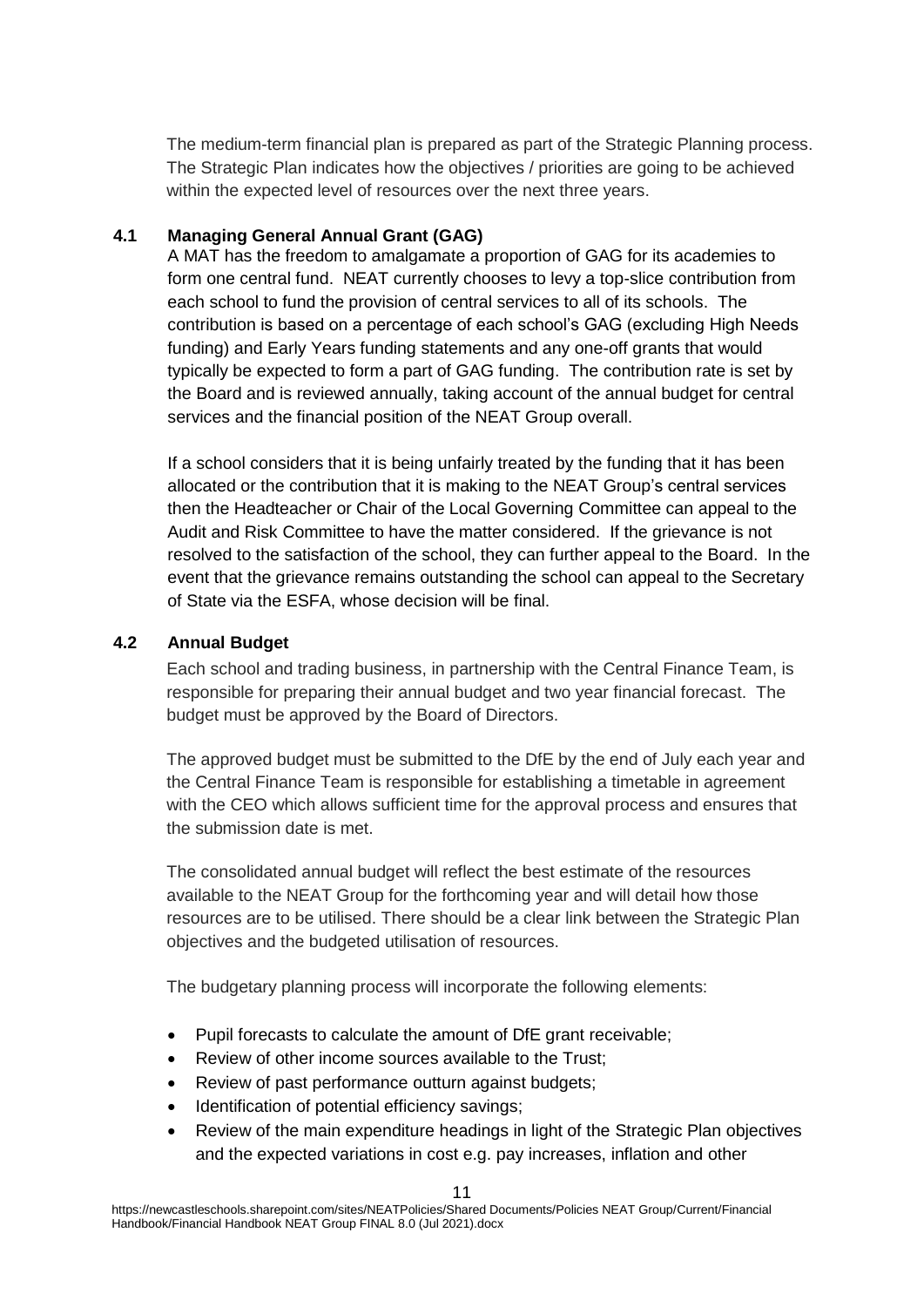#### anticipated changes.

Each school should set a budget and two-year financial forecast that takes into account the current level of reserves, medium term projections and the need to invest to meet the longer term strategic plan. As a minimum it is expected that a budget will include a 1% in year contingency.

# **4.3 Setting the Budget**

Once the different options and scenarios have been considered by the school, a draft budget should be prepared by the Central Finance Team for review by the CEO and approval by the Board of Directors. The approved budget should be communicated to all staff with responsibility for budget headings so that everyone is aware of the overall budgetary constraints.

#### **4.4 Monitoring and Review**

Monthly Management Accounts will be prepared by the Central Finance Team supported by the Business Managers. The reports will detail actual income and expenditure against budget for budget holders and at a summary level for the CEO, Head Teachers, and Board of Directors.

The monitoring process should be effective and timely in highlighting variances in the budget so that differences can be investigated and action taken where appropriate.

If a budget overspend is projected it may be appropriate to vire money from another budget or from any contingency. All budget virements must be authorised as shown in Appendix 2.

#### **4.5 Revised Forecasts**

Following discussions with schools, the Central Finance Team will provide a revised full year forecast at least three times during the year to identify if there are any significant changes anticipated to the end of year position. These forecasts will be reported to and reviewed by the Board.

#### **4.6 Novel and contentious transactions**

The ESFA defines novel payments as those in which the NEAT Group has no experience or are outside the range of normal business activity.

Contentious payments are defined as those which might give rise to criticism of the NEAT Group by the public or the media.

Novel and contentious payments must always be referred to the Board for explicit prior authorization. If there is any doubt about the propriety of a payment the NEAT Group must request clarification from the ESFA in advance.

# **5 Payroll**

The main elements of the payroll system are: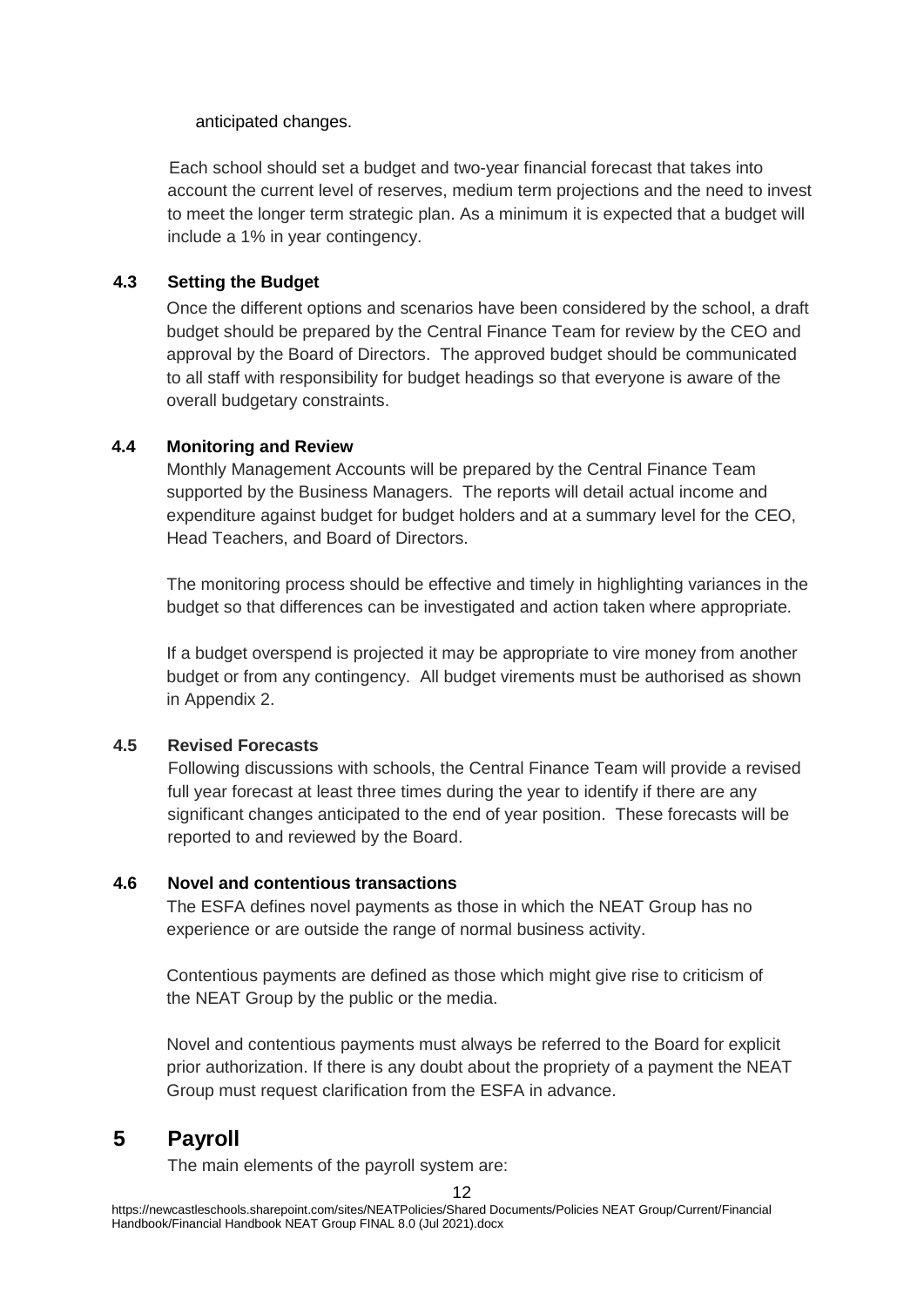- staff appointments;
- payroll administration and payments.

#### **5.1 Staff Appointments**

As part of the annual budget process, the Board will approve a staffing structure for the trust and each school. Headteachers are able to authorise replacing staff in roles within this agreed structure. When there is the need to change the agreed staffing structure, through the addition or deletion of roles, then changes can only be made to the structure with the approval of the CEO.

When the CEO considers that the level of staffing changes will result in a significant change to the approved budget for the year, then a revised forecast will be provided to the Board.

# **5.2 Payroll Administration and Payments**

The NEAT Group engages with a Payroll Bureau to manage the administration and payments of salaries to all staff. The contractor must be an approved BACS Bureau for this purpose.

The Payroll Bureau is responsible for calculating the deductions due from payroll to comply with current legislation. The major deductions are for PAYE, National Insurance and pension contributions. The amounts payable are summarised on the gross to net pay report, which also reconciles with the BACS payments that are subsequently paid to the relevant third parties.

The Payroll Bureau provides a monthly payroll analysis report prior to the payroll payments being authorised. This report is reviewed by the HoBS to identify any significant variations from the previous month, which may require investigation. This will include reviewing new starters and leavers, together with an overall review to test for 'reasonableness' against the previous month's totals. During the school term, each Business Manager will review their school's monthly payroll report and account for each variance greater than £100. This report is then authorised by the Headteacher, which enables the Central Finance Team to charge their budget with the agreed expenditure. This full salary reconciliation is reviewed and authorised by the COFO or CEO.

After the payroll has been processed the nominal ledger will be updated in the NEAT Group's Finance Systems. Postings will be made both to the payroll control account and to individual cost centre accounts. The Payroll Control Accounts will be reviewed as part of the month end procedures.

# **5.3 Staff and Director Expenses**

Staff and Directors may claim for reasonable expenses incurred to perform their duties or to repay them for items bought on behalf of the NEAT Group when agreed in advance. Reasonable expenses include:

Mileage and parking costs incurred when using their own vehicle for business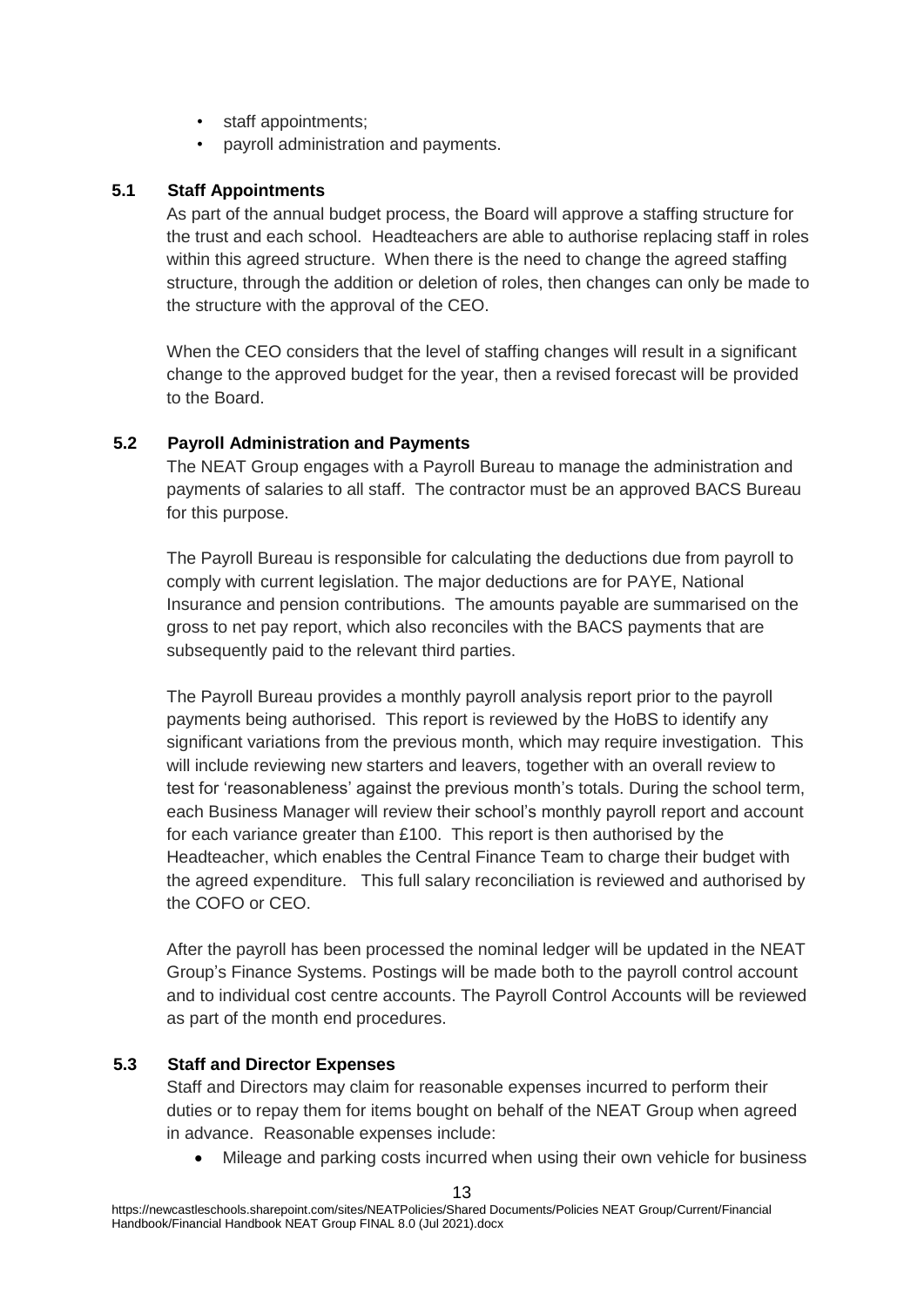journeys.

- Travel by public transport;
- Unavoidable overnight accommodation;
- Reimbursement for approved items bought on behalf of the NEAT Group.

Rates and allowances are laid out in the NEAT Group's Travel and Subsistence Policy. Staff must submit an expenses claim form, which should be accompanied by receipts or other suitable evidence to support the claim.

Claims for expenses that have not been agreed in advance (excluding those covered by the Travel and Subsistence Policy) should not exceed £100.00, and are only payable at the discretion of the relevant authorisers (see appendix 1, section 14).

# **5.4 Staff severance payments**

Non-contractual payments at the end of employment would only be paid if the Academy Trust has concluded that the payment represented the best value for money compared to other options. The business case for such payments would be fully documented and the guidance issued by the ESFA will be followed.

All non-contractual payments up to £50,000 are to be approved by the Chair on behalf of the Board and those over £50,000 require approval in advance from the ESFA and approval by the Board.

# **6 Purchasing**

The NEAT Group wants to achieve the best value for money from all its purchases. This means getting goods at the correct quality, quantity and time at the best price possible. A large proportion of purchases will be paid for with public funds and there is a need to maintain the integrity of these funds by following the general principles of:

- Probity, it must be demonstrable that there is no corruption or private gain involved in the contractual relationships of the NEAT Group;
- Accountability, the NEAT Group is publicly accountable for its expenditure and the conduct of its affairs;
- Fairness, that all those dealt with by the NEAT Group are dealt with on a fair and equitable basis.

It is particularly important in the case of the NEAT Group that any tenders where a member, director, governor or a senior member of staff may have a conflict of interest are managed with utmost probity.

# **6.1 Routine Purchasing**

Each school will maintain a list of budget holders and approved authorisers for purchase orders, which will be reviewed at the start of each financial year or when changes to the staffing structure have been made at the school.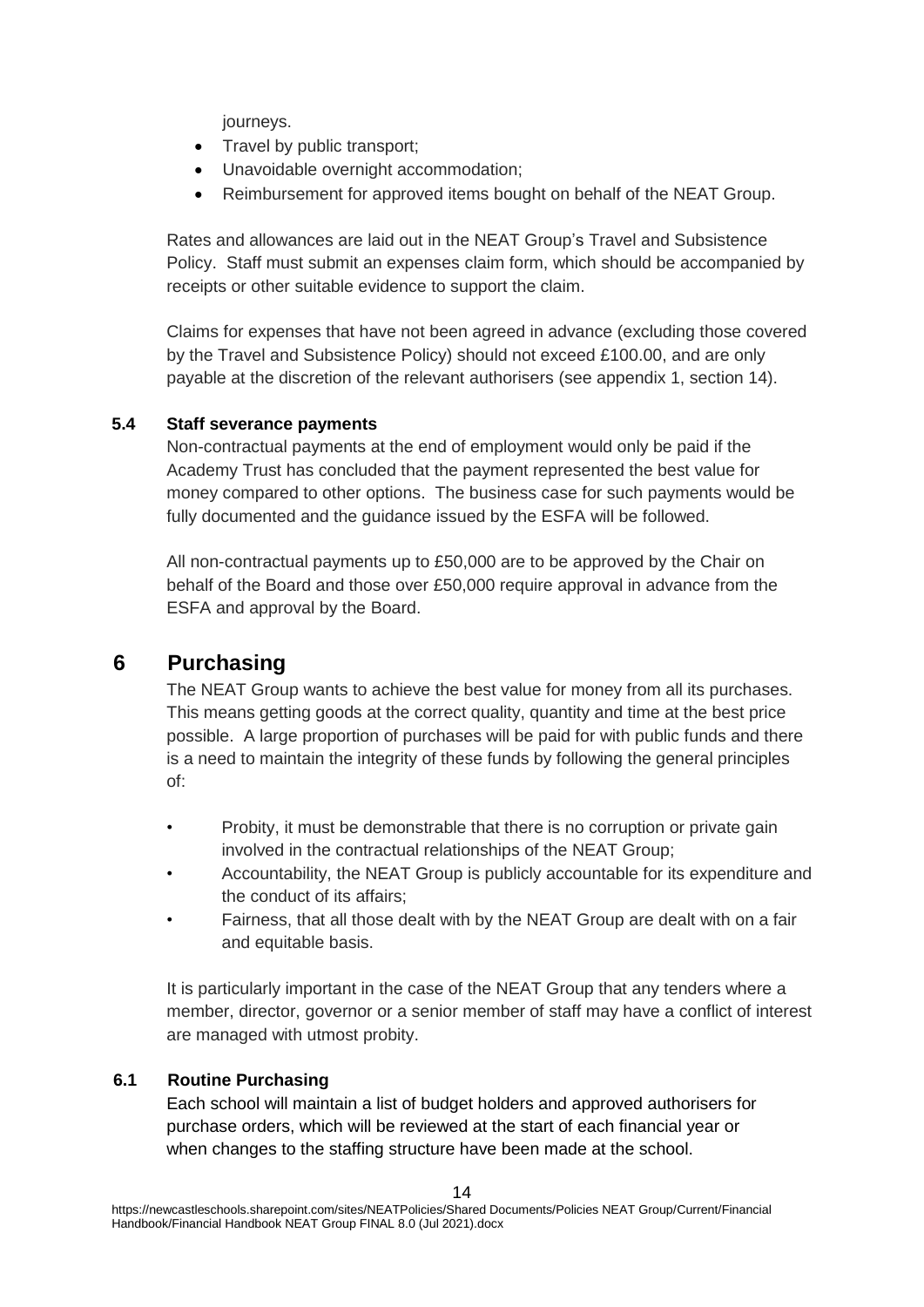The NEAT Group will seek to adhere to Best Value principles in the procurement of goods and services. Official Orders should be raised and authorised in advance of all purchases using the following process:

#### **Stage 1**

A requisition should be signed off by the appropriate budget holder for approval before an official purchase order can be raised within the Finance System. This can be in one of the following forms:

- Completion of a yellow requisition form
- Input into the Finance System by the requestor
- Signed document to advise the spend can be made i.e. alternative documentation/email

The Finance/School Office will review the requisition and ensure the Best Value principles in the procurement of goods and services have been applied.

#### **Stage 2**

If the requisition refers to a new supplier, a supplier account request form must be completed prior to any purchases being placed. These details will be input into the Finance System by the Central Finance Team and then checked by by a second person in the team prior to any transactions being processed.

#### **Stage 3**

The finance system has built in delegated levels of authority. Authorisation levels are provided in Appendix 2. An email is then forwarded to the delegated approver for authorisation within the finance system. It is the responsibility of the budget holder to manage the budget and to ensure that the funds available are not overspent. The finance system, will automatically check against the relevant budgets to ensure that the purchase will not result in the budget being overspent. If the spend is within budget the order proceeds to authorisation.

Once this is approved the requestor will receive an email confirmation that the Official Order has been agreed. If the requisition has been rejected then the budget holder will advise the requestor the reasons.

If the spend will lead to that budget being overspent then the requisition will need to be signed off by the business manager / headteacher.

# **Stage 4**

The Finance/School Officer will send the Official Order to the Supplier requesting the goods/services via the finance system.

#### **Stage 5**

When the goods / services are received, the quantity must be confirmed against any Goods Received Note (GRN) provided. Any discrepancies between the number of goods delivered and suitability of the goods must be marked on the GRN and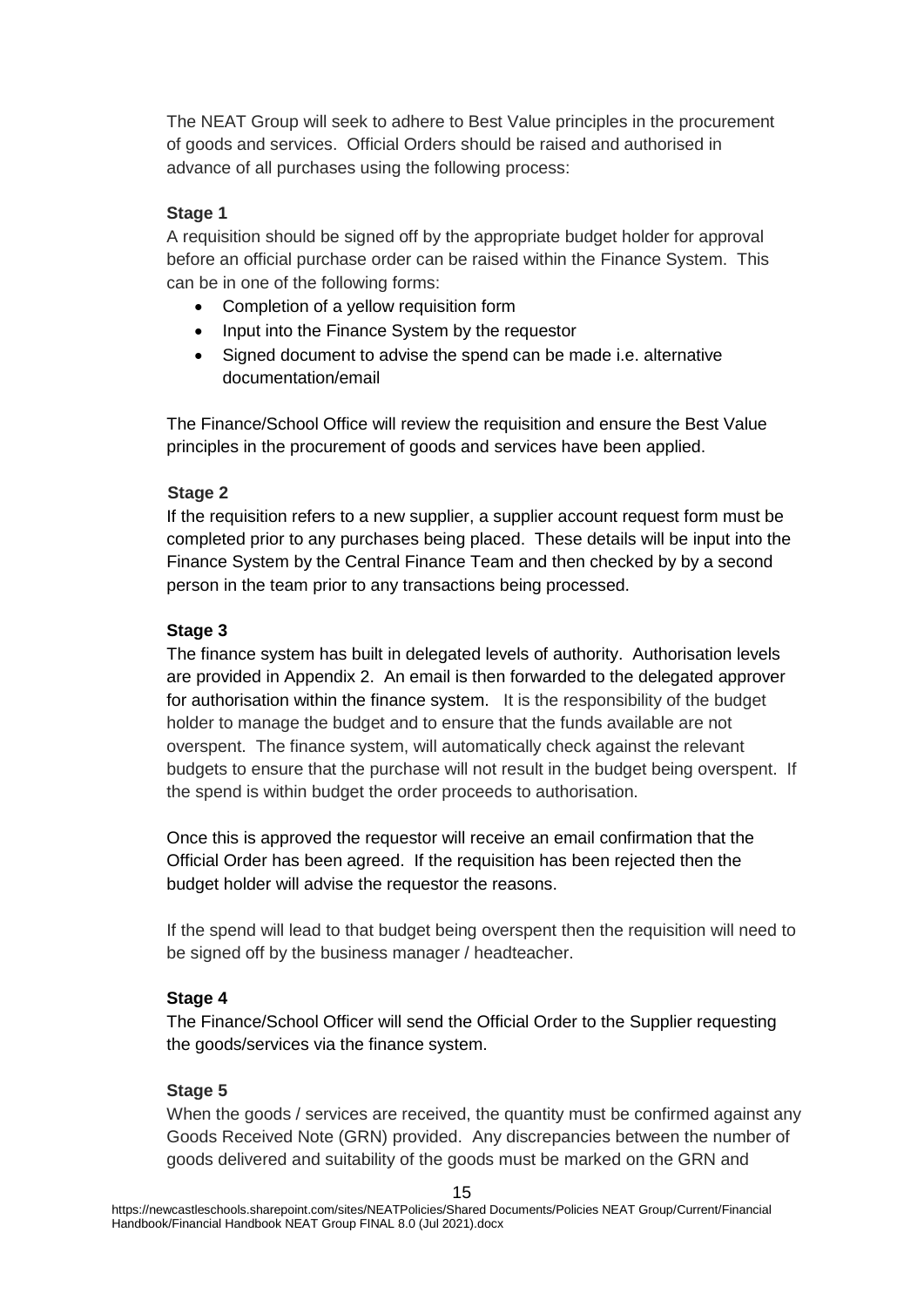discussed with the supplier without delay.

If any goods are rejected or returned to the supplier because they are not as ordered or are of sub-standard quality, the Finance/School Office should be notified. The Finance/School Office will keep a central record of all goods returned to suppliers.

# **Stage 6**

All invoices are sent to the Finance/School Office and the Finance/Admin staff will verify the invoice is correct against both the order and GRN after the following checks have been completed:

- a) Goods/ services received as ordered;
- b) Prices correct;
- c) VAT treated correctly.

If everything is correct then the Finance/Admin staff will then input the invoice details into the purchase ledger in the finance system.

If there are variations to the original order, the invoice will need to be re-authorised before processing can take place.

# **6.2 Non Purchase Order Invoices**

The NEAT Group acknowledges that some invoices will be received for transactions where it is not practical to raise a requisition or purchase order prior to receiving the invoice. Situations where this is acceptable are:

- Regular payments to suppliers such as utility/telephony charges, where the actual invoice value varies due to usage.
- Procurement controlled by a contract, i.e. insurance policies, legal agreements, subscriptions - in such cases the purchase will be made in line with the competitive purchase procedures and invoices will be verified against the contractual agreement.
- Catering purchases where official orders are not practical
- Fuel for school vehicles
- Urgent / Emergency orders if for exceptional reasons a purchase must be made before an order can be raised and/or price can be confirmed. Where possible the details of the purchase should be confirmed by email and a purchase requisition should be raised retrospectively recording why this process was used.
- $\bullet$  Low value purchases ( $\leq$ £50), when purchased by a budget holder. The invoice needs to authorised by the Budget holder's line manager.

# **6.3 Supplier Payments**

Suppliers must complete a new supplier account form prior to any purchases being placed. These details will be input into the finance system by the Central Finance Team.

Supplier payment terms will have been input into the finance system when the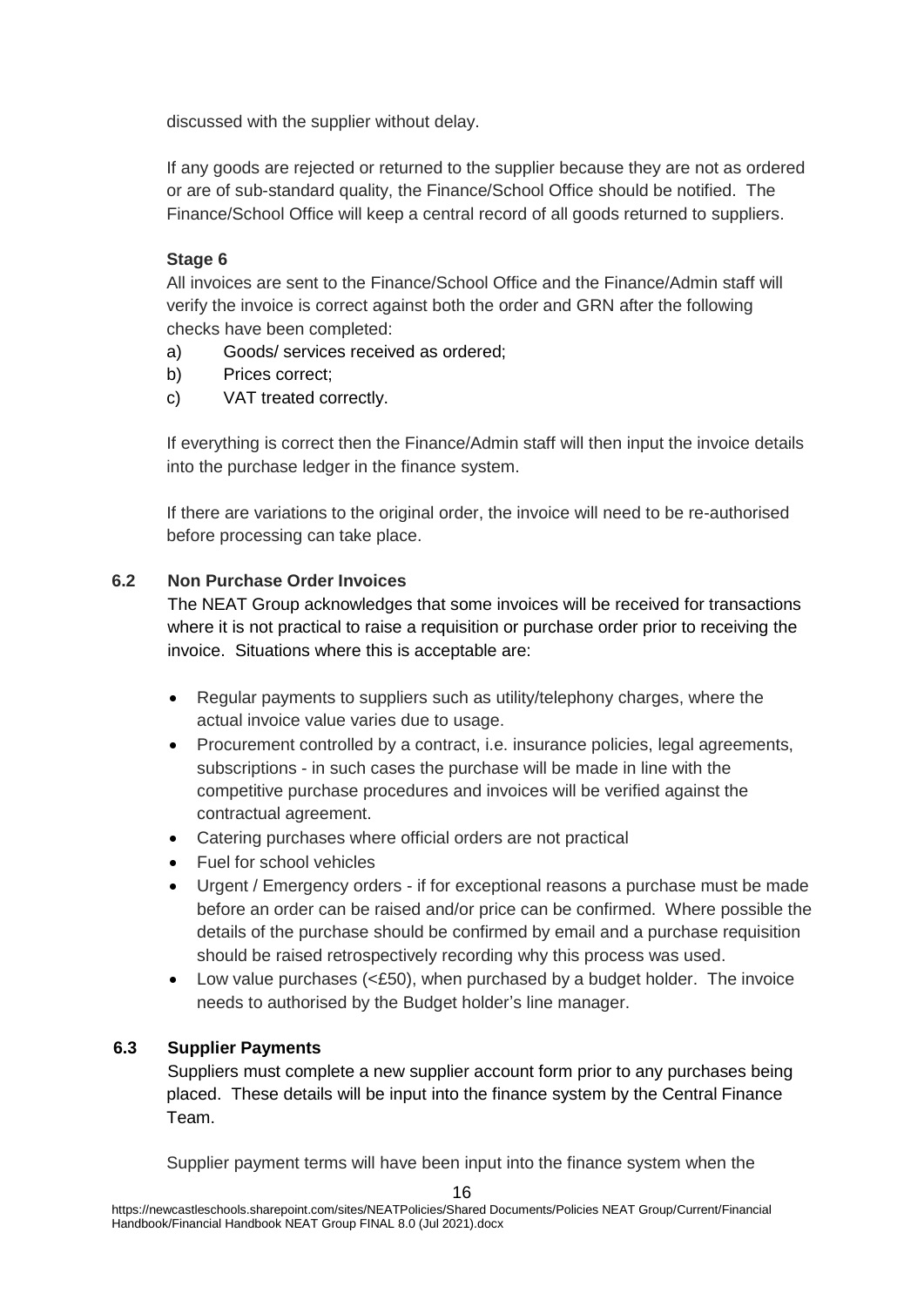supplier account is first set up and payment of invoices will be generated in line with these terms.

Changes to supplier details are carefully controlled as the NEAT Group is aware that this is an area that is vulnerable to fraud. Requests for supplier details to be updated will not be amended until the changes have been verified as being valid directly with the supplier. A comment should be added to the supplier record on the finance system when a change has been made.

All amendments to existing bank account details and for new suppliers to be set up are checked against originating paperwork and an audit trail is kept of any changes made. These changes will only be made by the Central Finance Team and are double checked to ensure accuracy.

Schools are responsible for generating weekly payment lists detailing the suppliers and staff expenses that are due to paid, prior to the weekly BACS payment run. Each payment list needs to be approved by the school, with two authorised signatories.

BACS payments for the NEAT Group are then generated by the Central Finance Team, in line with the agreed weekly timetable. The payment reports will be reviewed by the Central Finance Team prior to being authorised for processing in the bank by two signatories.

In the rare case of a cheque payment, the cheques and associated paperwork must be authorised and signed by two of the nominated cheque signatories.

#### **6.4 Competitive purchasing requirements - quotations and tenders**

When considering the value of an order, staff need to consider the value of the order plus the ongoing contractual commitment that has been agreed i.e. an annual cost x number of years the contract is for, is the total value of an order.

#### **Orders below £1,000**

A fixed quote or price should always be obtained before any order is placed and each budget holder must consider that it provides value for money.

#### **Orders of £1,000 and over, but less than £5,000**

At least two written quotations or price comparator evidence should be obtained for all orders between £1,000 and £5,000 to identify the best source of the goods/services. Written details of quotations or price evidence obtained should be retained with the purchase order documentation and scanned within the finance system for audit purposes.

#### **Orders of £5,000 and over, but less than £25,000**

At least three written quotations should be obtained for all orders between £5,000 and £25,000 to identify the best source of the goods/services. Written details of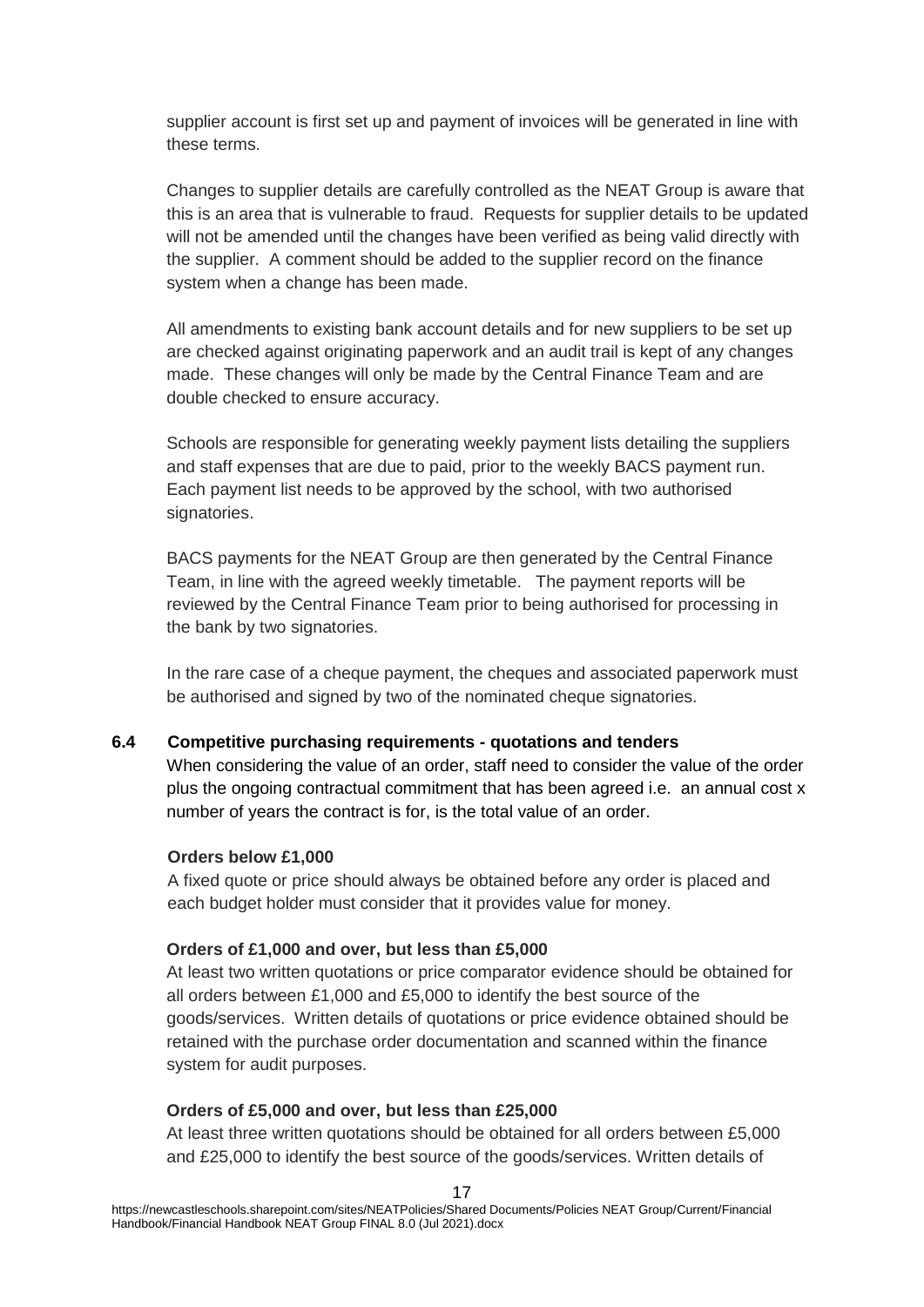quotations obtained should be prepared and retained with the purchase order documentation and scanned within the finance system for audit purposes.

#### **Orders of £25,000 and over, but less than £100,000**

A basic specification should be drawn up and at least three written quotations should be obtained for all orders between £25,000 and £100,000 to identify the best source of the goods/services. Written details of quotations obtained should retained with the purchase order documentation and scanned within the finance system for audit purposes.

#### **Orders over £100,000**

All goods/services ordered with a value over £100,000, or for a series of contracts which in total exceed £100,000 must be subject to formal tendering procedures (See Appendix 2) unless they are procured through one of the public sector framework agreements.

#### **Non-competitive purchases**

There are two situations when non-competitive purchases may be undertaken:

- 1. If competitive purchasing procedures are not able to be followed, i.e. a single specialist supplier exists or for reasons of operational urgency then a statement on the original request advising why this action has been undertaken must be recorded. In addition each order should be authorised at a level above the normal authorisation level. Therefore an order with a value of £2,000, which is authorised by the Business Manager would need to be authorised by the school's Headteacher as well.
- 2. For purchases where there is evidence to demonstrate that the transaction is in line with an "at cost" policy and is supported by either a formal services and cost sharing agreement or a statement of assurance and open book agreement.

# **6.5 Legal advice**

When the NEAT Group is considering the award of contracts of any significant value further legal guidance should be sought.

# **6.6 Specialist procurement**

Where a specialist service e.g. architect/project manager/procurement specialist is appointed to act as an agent the NEAT Group may delegate the procurement process (including invitation to tender and receipt of documents) where assurance of open and transparent procurement principles has been gained in advance regarding the processes involved by the outside agency. Where the final contract value is greater than £100,000 then the results of the tender process will be reported to the Audit and Risk Committee.

# **7. Income**

The main sources of income for the NEAT Group are the grants received from the ESFA. The receipt of these sums are monitored directly by the Central Finance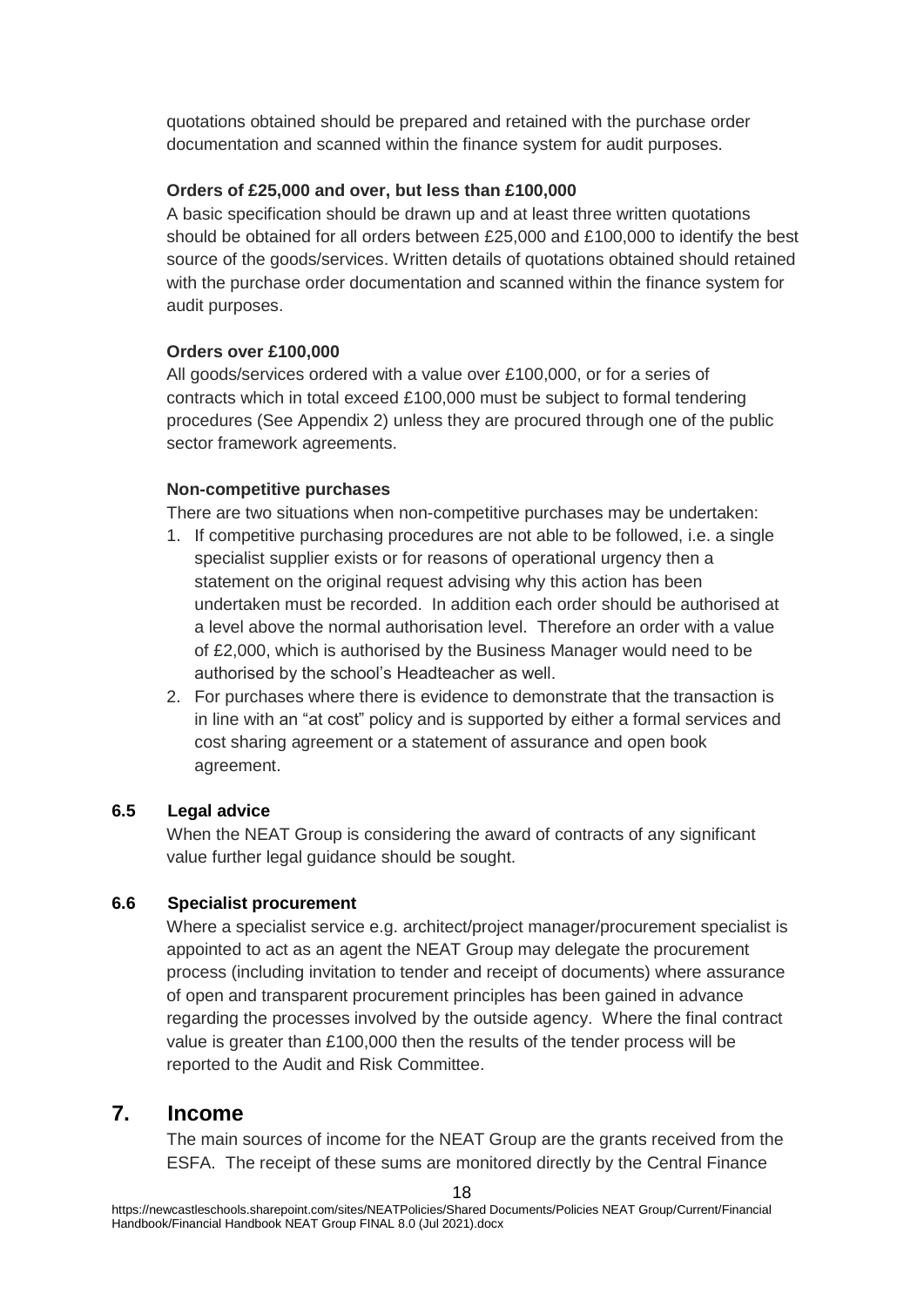Team who are responsible for ensuring that all grants due are received.

In addition to the General Annual Grant (GAG), the schools will receive additional income directly from the Local Authority, which includes Early Years Funding and High Needs Funding, which the Business Manager is accountable for reconciling.

Schools also need to account for different categories of self-generated income, which include:

- Lettings
- School Meals
- School Trips
- Uniforms

# **7.1 Accounting for Income**

At all times schools will need to account for self-generated income through the finance system.

Sales invoices should be raised for school lettings or other larger types of income and customers should be informed of the cost of the service/supply and payment dates prior to the supply of the service.

The recording of income through nominal receipts is acceptable for other types of income such as school trips and uniform, as long as there is a clear supporting audit trail of how the income is derived.

Schools will be required to clearly identify any outstanding debts at the end of each month and to follow these up in a timely manner.

# **7.2 Receipts/Confirmation of payment**

Schools should issue a receipt or obtain a signature from the customer for all cash income received. Receipts issued should be clearly marked with the activity the money refers to.

# **7.3 Income paid by Cheque or BACS**

A record of each payment must be recorded within the finance system. If the payment refers to an invoice – an allocation against the invoice is required, checking the amount is correct, the date is valid and the name of the payee matches the names on our sales ledger.

# **7.4 Lettings**

Letting and hire of facilities will be conducted in line with the Charges and Remissions Policy for each school, which includes a scale of charges, which will be reviewed annually. NAL will develop it's own policy for lettings and hire of facilities.

All lettings income will be recorded in the finance system. Wherever possible payment should be made in advance of a letting. Complete records should be kept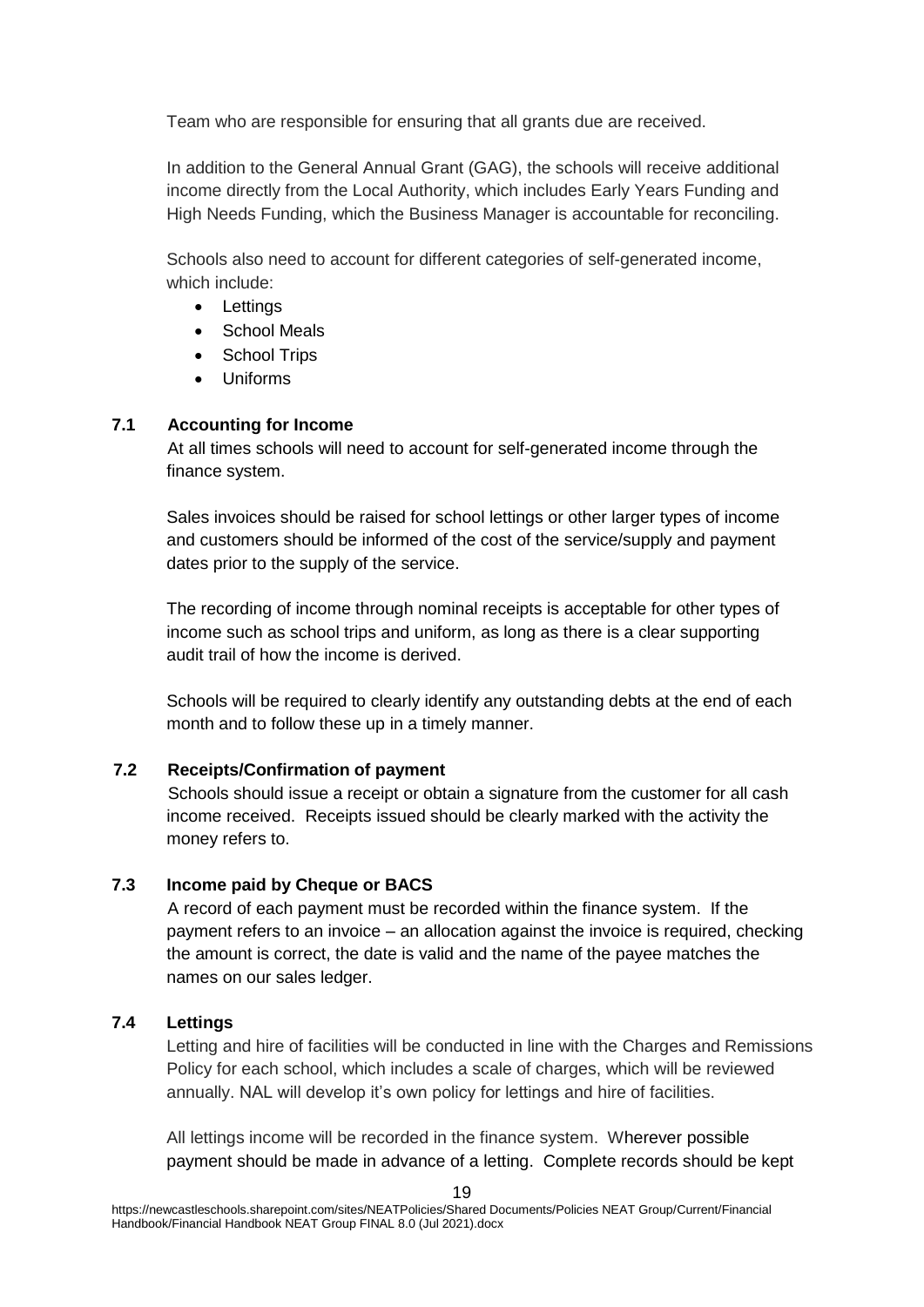of hirer's application, the issue of permit, invoices, payments and receipts issued. The school should retain the hirer agreement and obtain a copy of the relevant insurance documentation.

#### **7.5 Cash Handling**

Cash handled by staff, other than in the Finance/Admin Office must be kept secure and passed to the Finance/Admin office as soon as possible. Cash received from other school staff must be reconciled within a timely manner to prevent discrepancies. All cash receipts must be recorded within the finance system and kept in a locked safe until banked.

Schools should ensure they have sufficient insurance limits for storing money in the school safe. The minimum amount of cash should be kept on site as a cash float. All other cash should be banked weekly.

The cash security collection company will collect cash on a weekly basis and transfer it to the bank's clearing house. Money will be credited to the NEAT Group's bank by close of play the following day.

# **7.6 Debt Recovery**

The NEAT Group will make all appropriate and sustained efforts to collect outstanding debts. Schools will monitor the value of unpaid invoices/dinner monies within a timely manner and retain documentation as evidence of collection for audit purposes.

Debts will be approved for write-off according to the values in Appendix 1.

# **8. Cash Management**

#### **8.1 Bank Accounts**

The opening of all bank accounts must be authorised by the Board.

# **8.2 Deposits**

Details of any deposit must be entered on a paying-in slip, counterfoil or listed in a supporting book. The details should include the amount of the deposit and a reference, such as the number of the receipt or the name of the debtor.

# **8.3 Payments and withdrawals**

All cheques and other instruments authorising withdrawal from Trust bank accounts must bear the signatures or electronic approval of two of the following authorised signatories:

- CEO;
- COFO;
- HoBS:
- Company Secretary.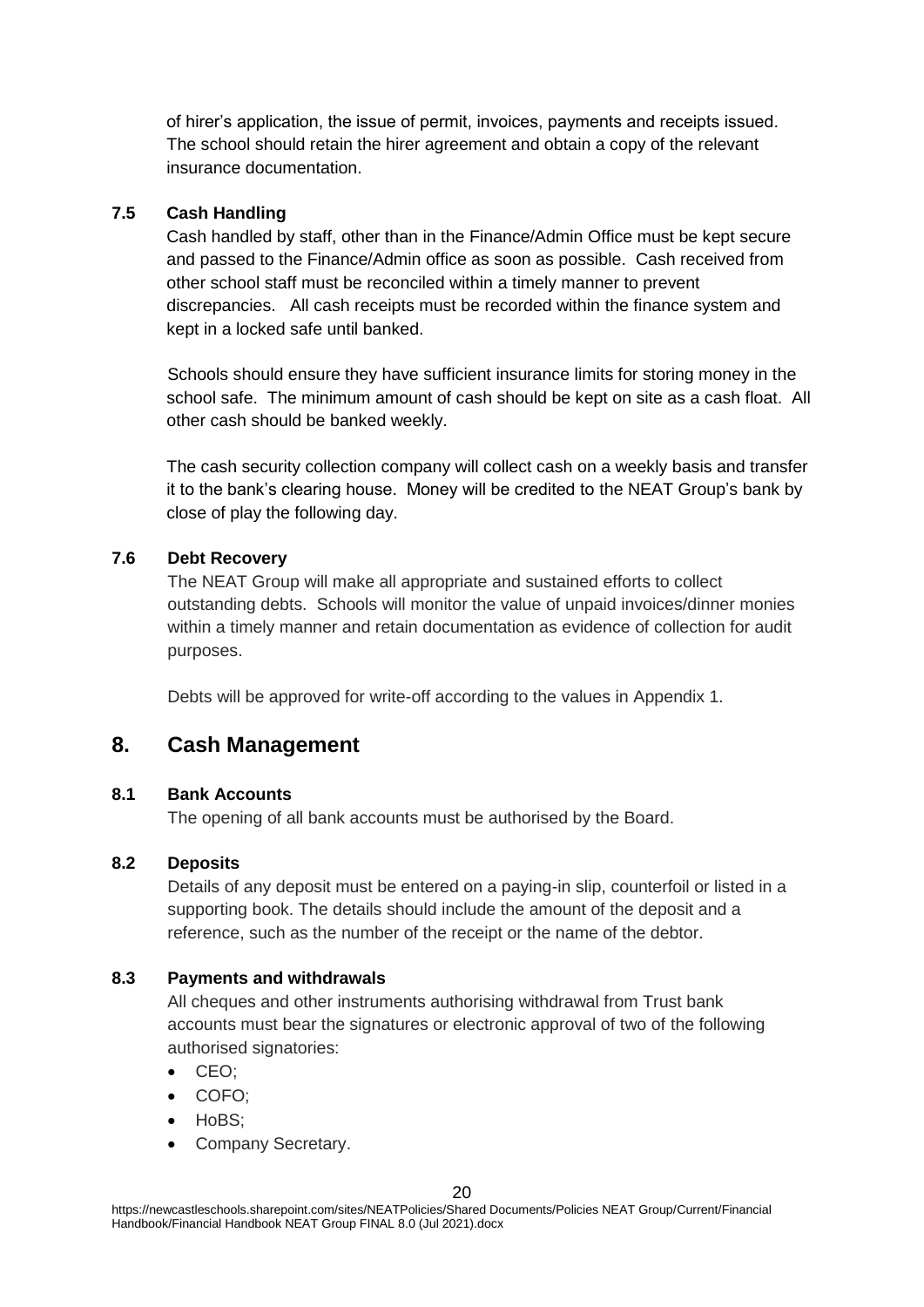This provision applies to all accounts, operated by or on behalf of the Board.

#### **8.4 Operation of internet banking**

Access to the NEAT Group's bank accounts is available through Lloyds Commercial Banking software.

Appropriate access rights to the Lloyds Commercial Banking system are determined by the bank signatories. Access is controlled by user ID and password security administered by Lloyds.

#### **8.5 On –Line Payments**

Payments by bank transfer, BACS or CHAPs can be generated through Lloyds Commercial Banking. All payments require authorisation by two approvers. Authorisation access is controlled by smartcards and passwords.

#### **8.6 Direct Debits**

Direct debits will be used for the payment of regular services such as rates and utility bills. Monthly reconciliations will be undertaken to ensure that payments correspond to invoice values.

Direct debits can only be set up by the Central Finance Team and need to be authorised by two bank account signatories.

#### **8.7 Operation of Procurement Cards (P-Cards)**

The use of procurement credit cards is permitted subject to the approval of named staff and agreed limits by the Headteacher within the school and will be reviewed on an annual basis. All staff who are provided with a P-Card must sign the Terms of Use form when they receive their card. School spend limits will be set by the COFO and will be reviewed annually.

All purchases must be supported with VAT receipts and will be reconciled by the school on a monthly basis against the card statement. The Central Finance Team will monitor the NEAT Group account and the Business Manager will be responsible for reconciling and reviewing spends within their School.

#### **8.8 Bank Reconcilliation**

The COFO will ensure bank statements are reviewed regularly and that reconciliations are performed at least on a monthly basis. Reconciliation procedures must ensure that:

- All bank accounts are reconciled to the finance system's cash book;
- Reconciliations are subject to a monthly review carried out by a second person within the Central Finance Team. Any discrepancies identified are investigated as a matter of priority.

#### **8.9 Cash flow forecasts**

The COFO is responsible for preparing cash flow forecasts to ensure that the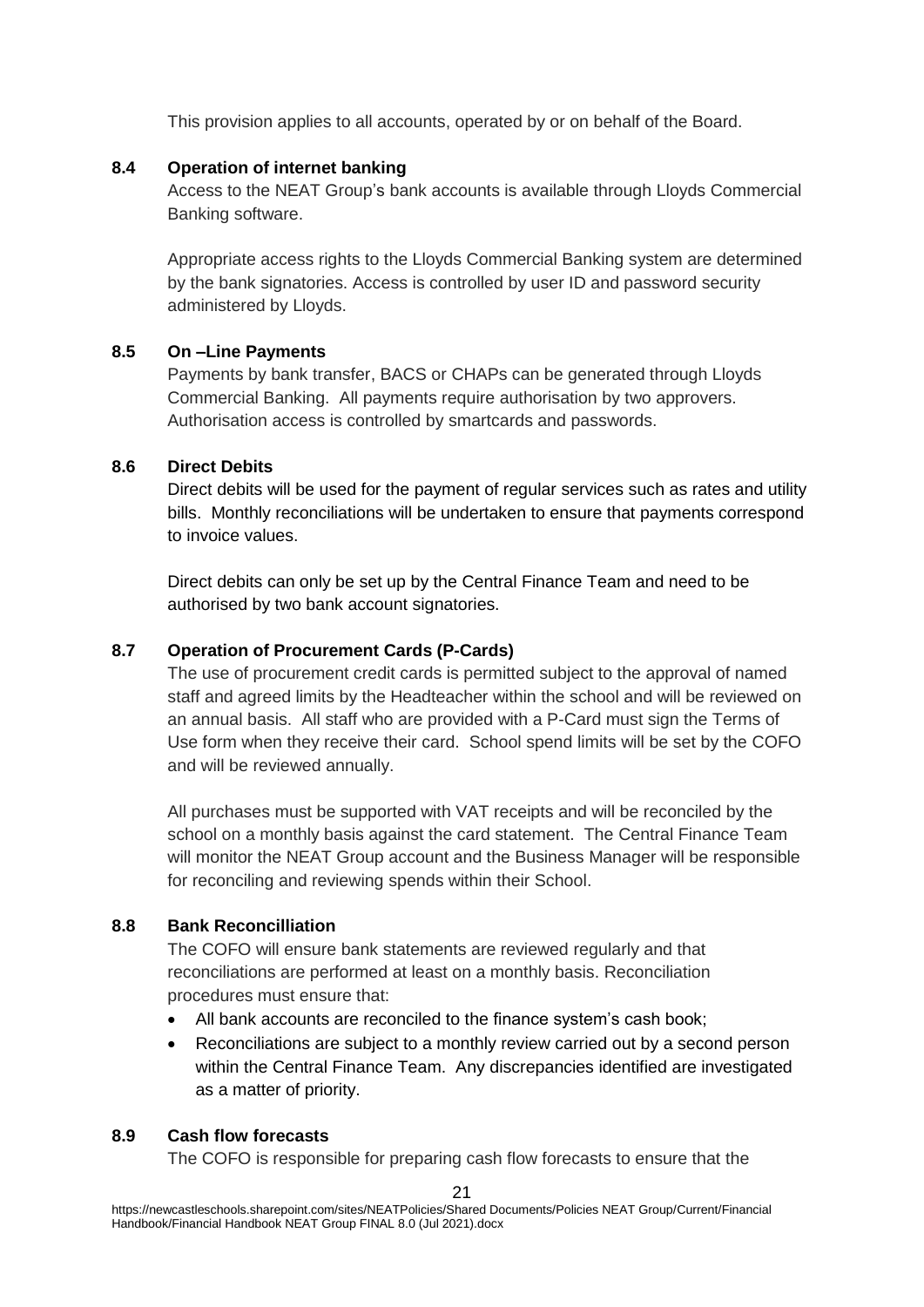NEAT Group has sufficient funds available to pay for its day to day operations. This information will also be used to help plan and prioritise spending going forward.

#### **8.10 Reserves and Investments**

The COFO will ensure that the Board is kept regularly up-to-date with the reserves held by the NEAT Group and how these reserves are invested. This will be in accordance with the Trust's Reserves and Investment Policy.

#### **8.11 Borrowing**

To comply with the Trust's funding agreements, it is a requirement that the Trust and its schools must seek prior approval from the ESFA for borrowing (including finance leases and overdraft facilities) from any source, where such borrowing is to be repaid from grant monies or secured on assets funded by grant monies and regardless of the interest rate chargeable.

#### **8.12 Petty Cash**

The primary purpose of having petty cash available at a school is to act as a cash float to allow for the efficient day to day processing of receipts for dinner money and trips. The float should be reconciled on at least a weekly basis, with income being recorded through the procedures identified in section 7.

It is the NEAT Group's preferred policy not to use petty cash for paying for expenses and other forms of expenditure and so this should only be undertaken in exceptional circumstances. Any payments for expenditure using petty cash must be supported with a completed expenses form and receipts for all items purchased.

Petty cash balances should be recorded on the finance system. A normal float balance is expected to be between £20 to £50.

# **9. Asset register**

All items purchased with an individual or grouped value over the NEAT Group's capitalisation limit of £1,000 and which have a useful life of more than one year must be entered in the asset register.

The asset register should include the following information:

- Asset description
- Serial number / asset number
- Date of acquisition
- Asset cost
- Source of funding (% of original cost funded from DfE grant and % funded from other sources).
- Expected useful economic life
- Depreciation rate
- Current book value
- Location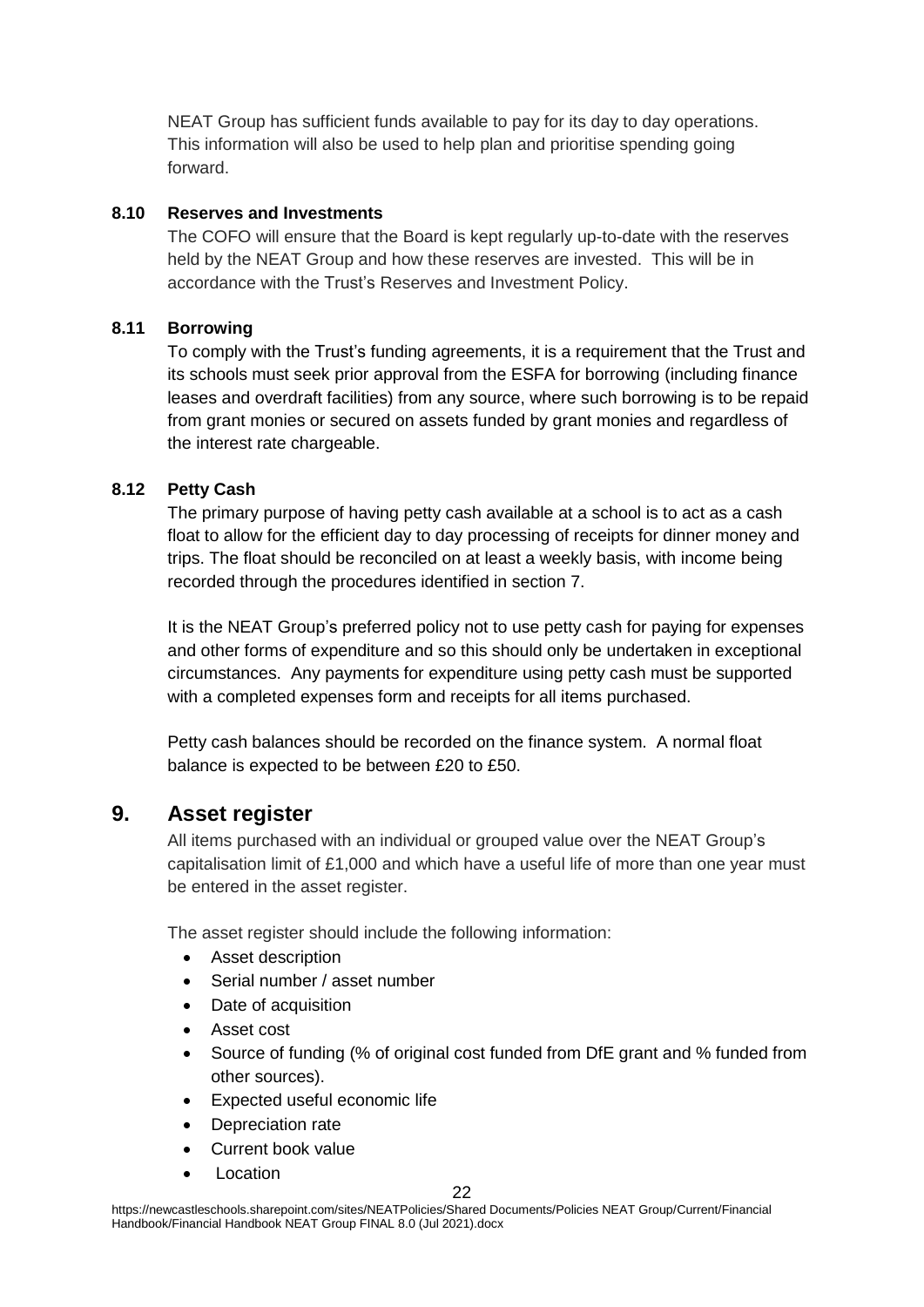The asset register helps:

- Ensure that staff and departments take responsibility for the safe custody of assets;
- Enable independent checks on the safe custody of assets, as a deterrent against theft or misuse;
- To manage the effective utilisation of assets and to plan for their replacement;
- Help the external auditors to draw conclusions on the annual accounts and the financial system; and
- Support insurance claims in the event of fire, theft, vandalism or other disasters.

# **9.1 Disposals**

Items recorded within the Fixed Asset register which are to be disposed of by sale or destruction must be authorised for disposal by the COFO and, items with a value of over £100 should be sold at a market rate. The NEAT Group must seek the approval of the DfE in writing if it proposes to dispose of an asset for which capital grant in excess of £20,000 was paid.

Disposal of equipment to staff is not encouraged, as it may be more difficult to evidence the NEAT Group obtained value for money in any sale or scrapping of equipment.

The NEAT Group is expected to reinvest the proceeds from all asset sales for which capital grant was paid in other assets. If the sale proceeds are not reinvested then the NEAT Group must repay to the DfE a proportion of the sale proceeds.

All disposals of land must be agreed in advance with the Secretary of State.

# **9.2 Loan of Assets**

Items of Trust property, except staff and student laptops or tablets, must not be removed from school premises without the authority of the Head Teacher. Any IT equipment that will be allocated to staff for used outside of the school will have to have completed a Staff ICT Loan Agreement. This includes the following items: iPads, Laptops, and Mobile Phones.

If assets are on loan for extended periods or to a single member of staff on a regular basis the situation may give rise to a 'benefit-in-kind' for taxation purposes. Loans should therefore be kept under review and any potential benefits discussed with the NEAT Group's auditors.

# **9.3 Leases**

The NEAT Group is able to enter into operational leases as outlined in the Academy Trust Handbook

Finance leases are classed as borrowings and can only be entered into with the specific authority of the ESFA.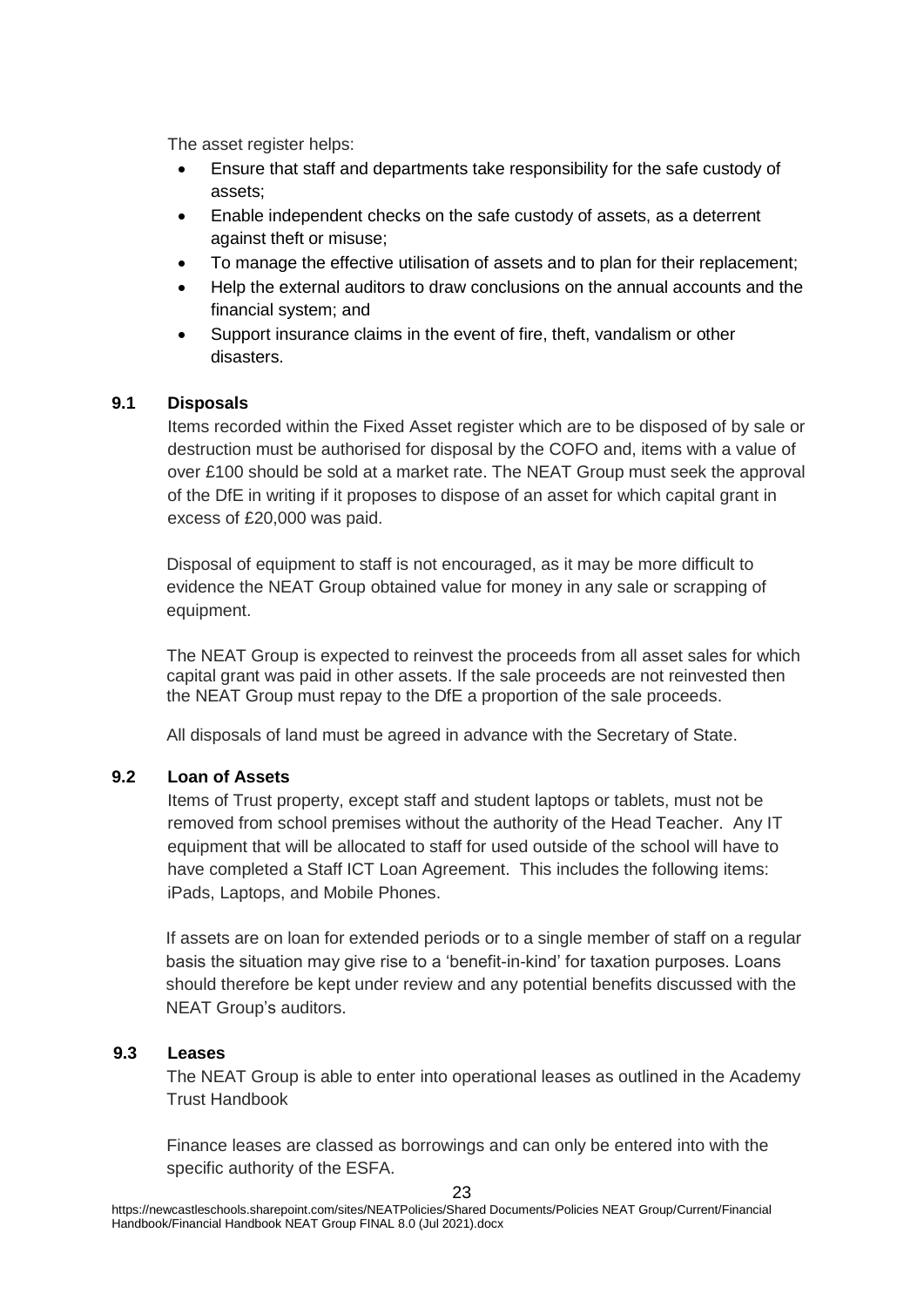All leases must be approved by the COFO.

# **10. Policies**

#### **10.1 Depreciation Policy**

The NEAT Group will depreciate fixed assets in line with recognised accounting standards, best practice and DfE guidelines. Specific details will be identified in the NEAT Group's Accounting Policies.

#### **10.2 Companies Policy**

The Trust will not form any companies, subsidiaries or joint ventures without the approval of the Board.

#### **10.3 Charging & Remission Policy**

The Trust will ensure that educational opportunities provided at the Trust during school hours are available to all students regardless of ability to pay and that other activities are charged for in a fair and transparent way. No student will be excluded from essential curriculum activities because of their parents' inability to pay.

The separate Charging and Remission Policy is designed to be consistent with the requirements relating to charging laid out in the Funding Agreement.

Schools may charge for some optional activities which take place wholly or mainly outside school hours. The Trust may invite voluntary contributions for these from parents. Parents who wish to discuss financial matters are able to discuss them in confidence with the Headteacher.

In all cases, where a charge is made it will not exceed the costs of the provision.

#### **10.4 Tax**

The NEAT Group will account for VAT strictly in compliance with the rules and regulations applicable at that time. It is the responsibility of the COFO to ensure compliance with VAT regulations.

The COFO will ensure that, if applicable, any Corporation Tax returns are completed on time and in accordance with legislation.

#### **10.5 Monitoring Outcomes & Review**

Outcomes will be monitored and reviewed by regular internal checks and scrutiny by senior management and Internal Auditors.

Effectiveness of this policy and any associated procedures will also be monitored by the Committee, supported by External Audit, including the Regularity Audit, and regular testing by Internal Audit. Audit results will be presented by regular written reports to the Committee. Findings & recommendations will be used to revise this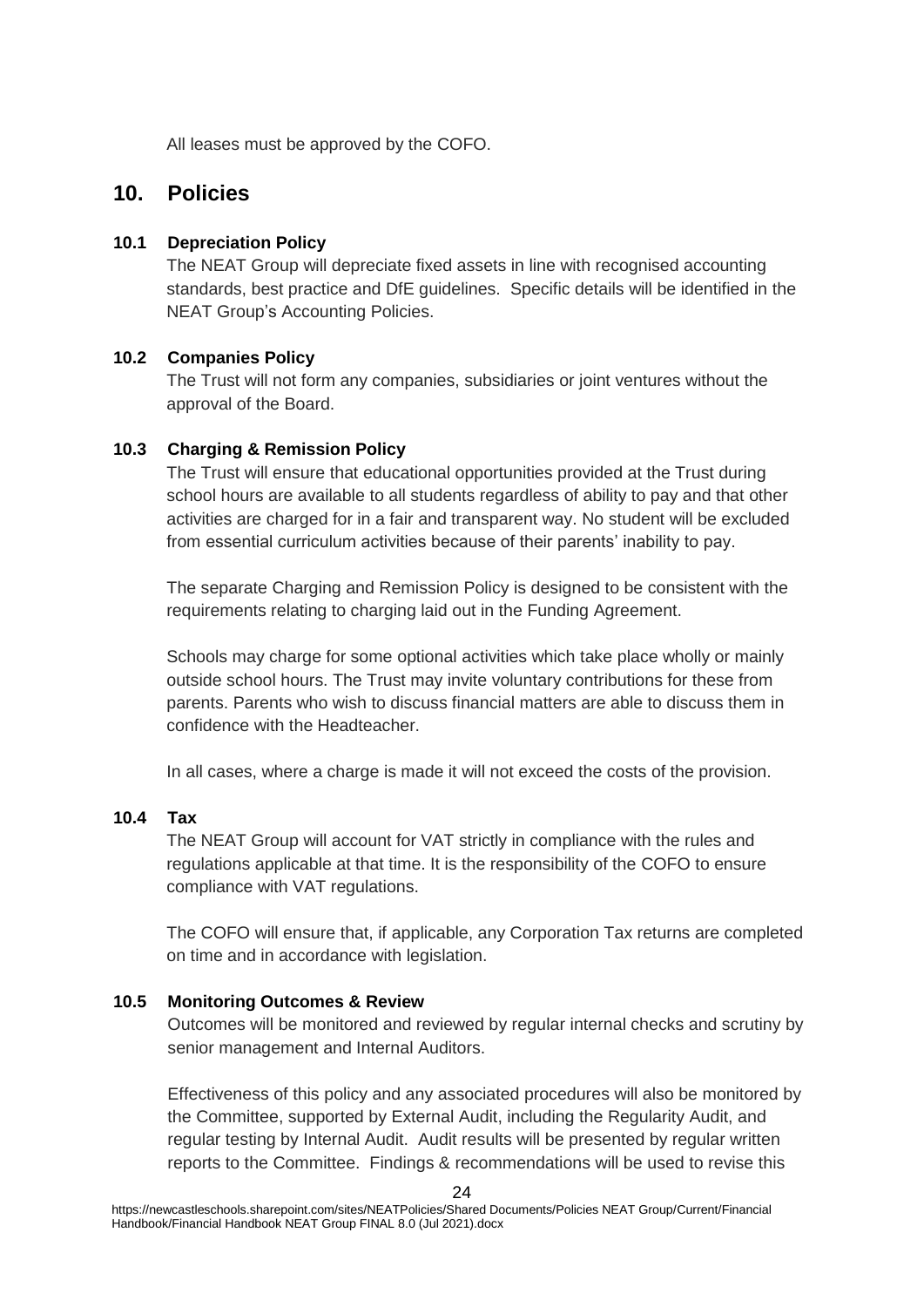policy and associated procedures - this will be undertaken by referring any recommendations for changes to the Committee:

Key indicators of the success of this policy are:

- no inappropriate use of money
- adherence to budgets
- value for money being demonstrated
- expenditure targeted on key priority areas
- timely reports to Board of Directors, DfE and other relevant bodies
- up-to-date, accurate records.

# **10.6 Capital Projects**

When the NEAT Group is looking to consider capital projects of a value greater than £100,000 then a specific project plan will be drawn up for that project. Each project plan will address the following key issues:

- Business Case for the project
- How the project is to be Funded
- The procedure for authorising and monitoring the project
- Procurement process to be undertaken
- Project plan and timeline
- Sign off / completion process

Each project will approved by the Board.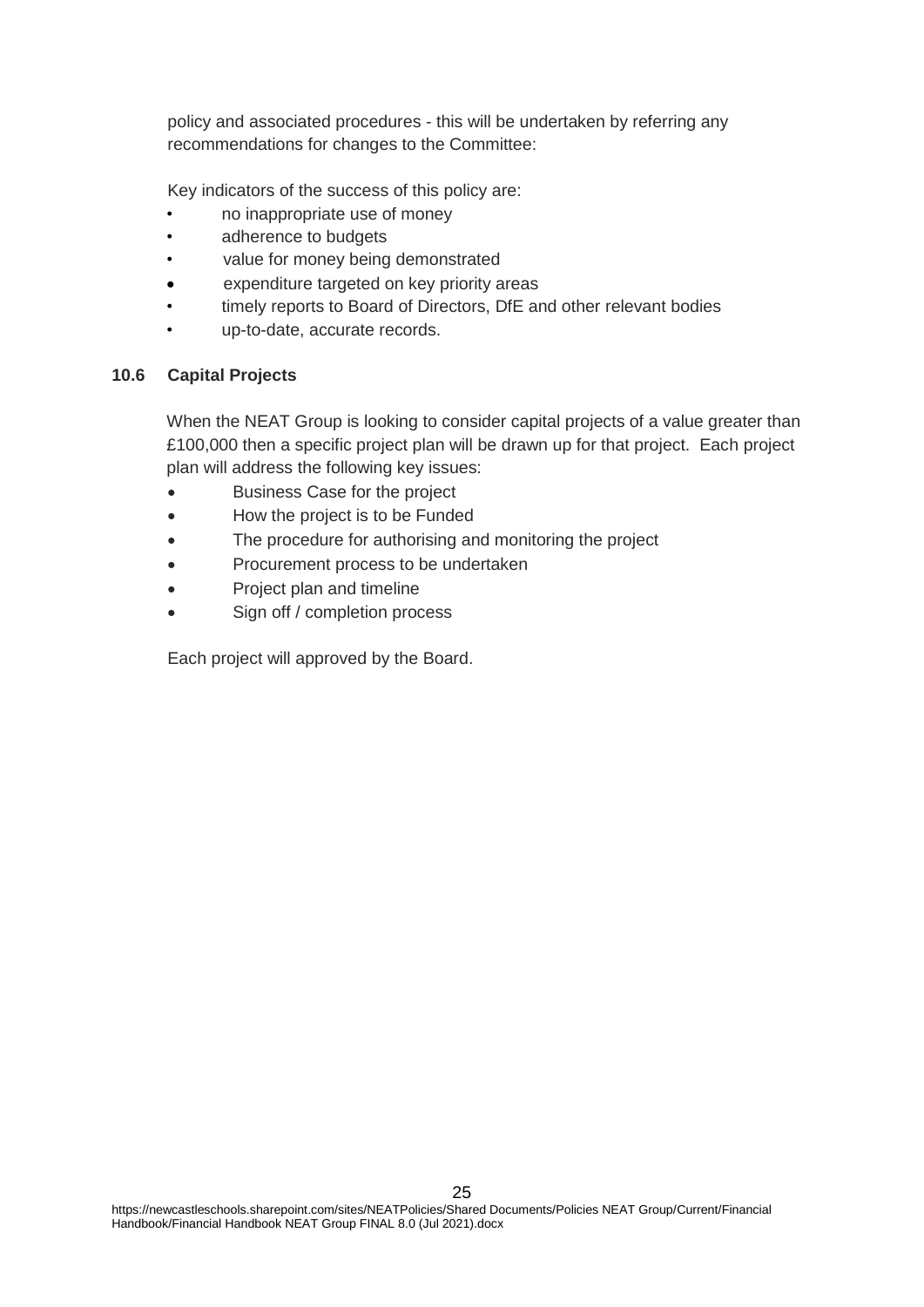# **Appendix 1a - Summary of Financial Authorisation Levels under Standard Scheme of Delegation**

|    | <b>Delegated Duty</b>                                                                                                            | <b>Value</b>         | <b>Delegated Authority</b>                                                                                                                                    |
|----|----------------------------------------------------------------------------------------------------------------------------------|----------------------|---------------------------------------------------------------------------------------------------------------------------------------------------------------|
| 1. | <b>Ordering Goods and</b><br><b>Services (raising</b><br>requisitions)                                                           | Up to £4,999.99      | Budget Holder, reviewed by<br><b>Business Manager</b><br><b>Business Manager</b>                                                                              |
|    |                                                                                                                                  | £5,000 - £9,999.99   | Business Manager, then<br>reviewed by Head Teacher                                                                                                            |
|    |                                                                                                                                  | £10,000 - £49,999.99 | As above plus COFO                                                                                                                                            |
|    |                                                                                                                                  | £50,000 - £100,000   | As above plus CEO                                                                                                                                             |
|    |                                                                                                                                  | Over £100,000        | <b>Board</b>                                                                                                                                                  |
| 2. | <b>Signatories for</b><br>payment authorisations<br>for individual schools<br>(including BACS<br>payments other than<br>payroll) | Any                  | Two signatories from:-<br>Headteacher<br>$\bullet$<br>Deputy Headteacher<br>$\bullet$<br><b>Assistant Headteacher</b><br><b>Business Manager</b><br>$\bullet$ |
| 3. | <b>Signatories for</b><br>authorising all cheque<br>and BACS Payments<br>for the Trust                                           | Any                  | Two signatories from:<br><b>CEO</b><br><b>COFO</b><br>$\bullet$<br><b>HoBS</b><br><b>Company Secretary</b>                                                    |
| 4. | <b>Payroll BACS</b><br>authorisation                                                                                             | Any                  | Two signatories from<br><b>CEO</b><br><b>COFO</b><br>$\bullet$<br><b>HoBS</b><br><b>Company Secretary</b>                                                     |
| 5. | <b>Signatories for DfE</b><br>grant claims and DfE<br>returns for individual<br>schools                                          | Any                  | Two signatories from:<br><b>CEO</b><br>$\bullet$<br><b>COFO</b><br><b>HoBS</b><br><b>Company Secretary</b><br><b>Headteachers</b>                             |
| 6. | <b>Signatories for DfE</b><br>grant claims and DfE<br>returns for the Trust                                                      | Any                  | Two signatories from<br>CEO<br>$\bullet$<br><b>COFO</b><br><b>Chair of Trust Board</b><br>Chair of Audit and Risk<br>committee                                |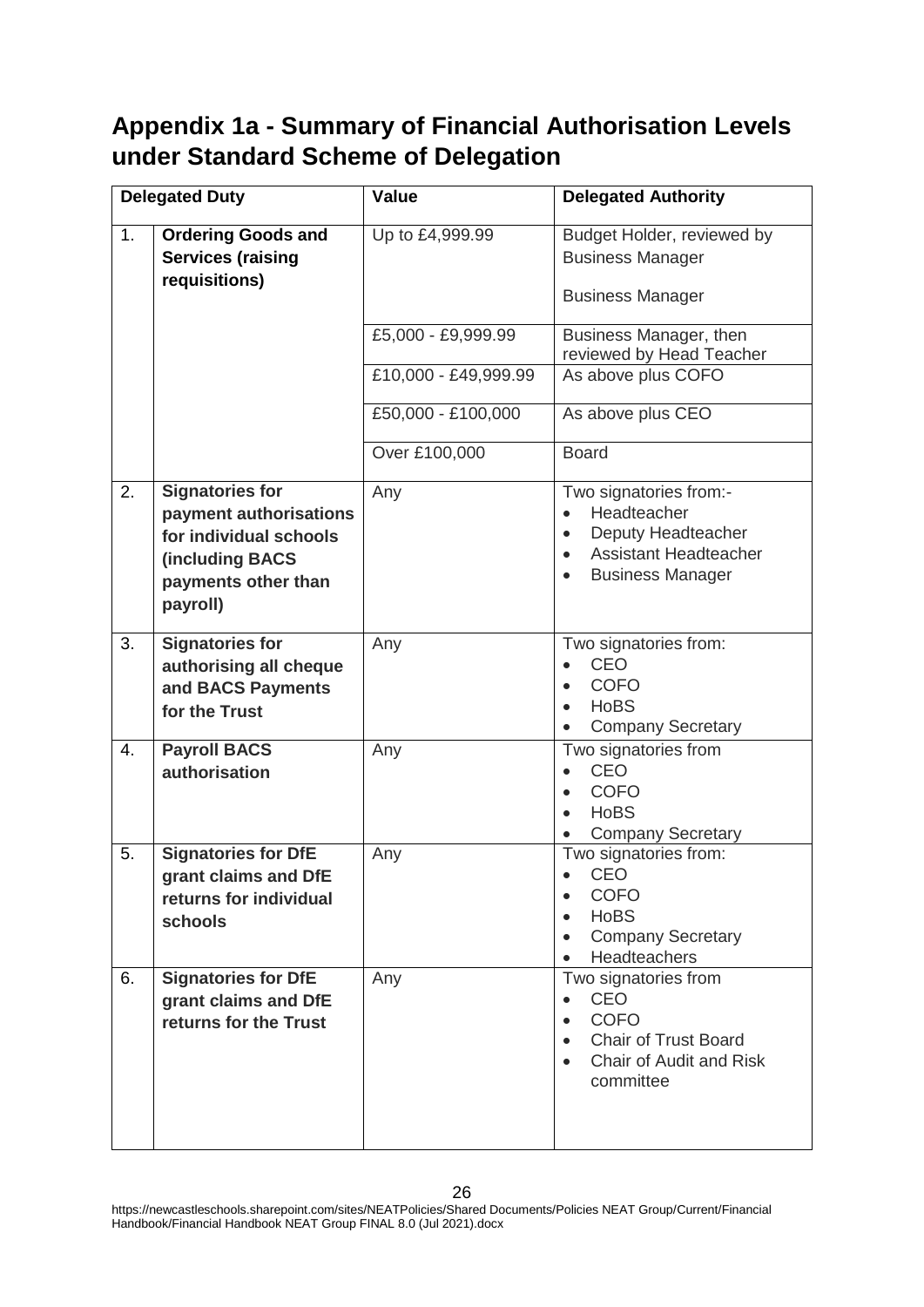| <b>Delegated Duty</b> |                                                                                                     | <b>Value</b>       | <b>Delegated Authority</b>                                                                                                                                                    |
|-----------------------|-----------------------------------------------------------------------------------------------------|--------------------|-------------------------------------------------------------------------------------------------------------------------------------------------------------------------------|
| 7.                    | <b>Virement of budget</b><br>provision between                                                      | Up to £10,000      | Headteacher and COFO                                                                                                                                                          |
|                       | budget headings                                                                                     | £10,001 - £50,000  | As above plus CEO                                                                                                                                                             |
|                       |                                                                                                     | £50,001 - £100,000 | As above plus ARF                                                                                                                                                             |
|                       |                                                                                                     | Over £100,000      | <b>Board of Directors</b>                                                                                                                                                     |
| 8.                    | <b>Virement of funding</b><br>between schools                                                       | Any                | <b>Board of Directors</b>                                                                                                                                                     |
| 9.                    | <b>Disposal of assets</b>                                                                           | Up to £1,000       | <b>Business Manager with</b><br>Headteacher                                                                                                                                   |
|                       |                                                                                                     | £1,001 - £5,000    | Headteacher with COFO                                                                                                                                                         |
|                       |                                                                                                     | £5,001 - £10,000   | As above with CEO                                                                                                                                                             |
|                       |                                                                                                     | Over £10,000       | As above plus Trust Board<br>DfE approval required as<br>appropriate for disposal of<br>assets funded with DfE grant or<br>transferred from an LA at<br>nominal consideration |
| 10.                   | Write-off bad debts and<br><b>losses</b>                                                            | Up to £250         | Business Manager,<br>Headteacher                                                                                                                                              |
|                       |                                                                                                     | £250 to £1,000     | Headteacher and COFO                                                                                                                                                          |
|                       |                                                                                                     | £1,000 - £5,000    | COFO and CEO                                                                                                                                                                  |
|                       |                                                                                                     | £5,001 - £45,000   | <b>Board of Directors</b>                                                                                                                                                     |
|                       |                                                                                                     | Over £45,000       | <b>ESFA Approval required</b>                                                                                                                                                 |
| 11.                   | Purchase or sale of any<br><b>Freehold Property</b>                                                 | Any                | Board of Directors and DfE<br>approval required                                                                                                                               |
| 12.                   | Take up any leasehold<br>or tenancy agreement<br>exceeding seven years.<br><b>Grant any tenancy</b> | Any                | Board of Directors and DfE<br>approval required                                                                                                                               |
| 13.                   | <b>Raising invoices to</b><br>collect income                                                        | Any                | <b>Business Manager</b>                                                                                                                                                       |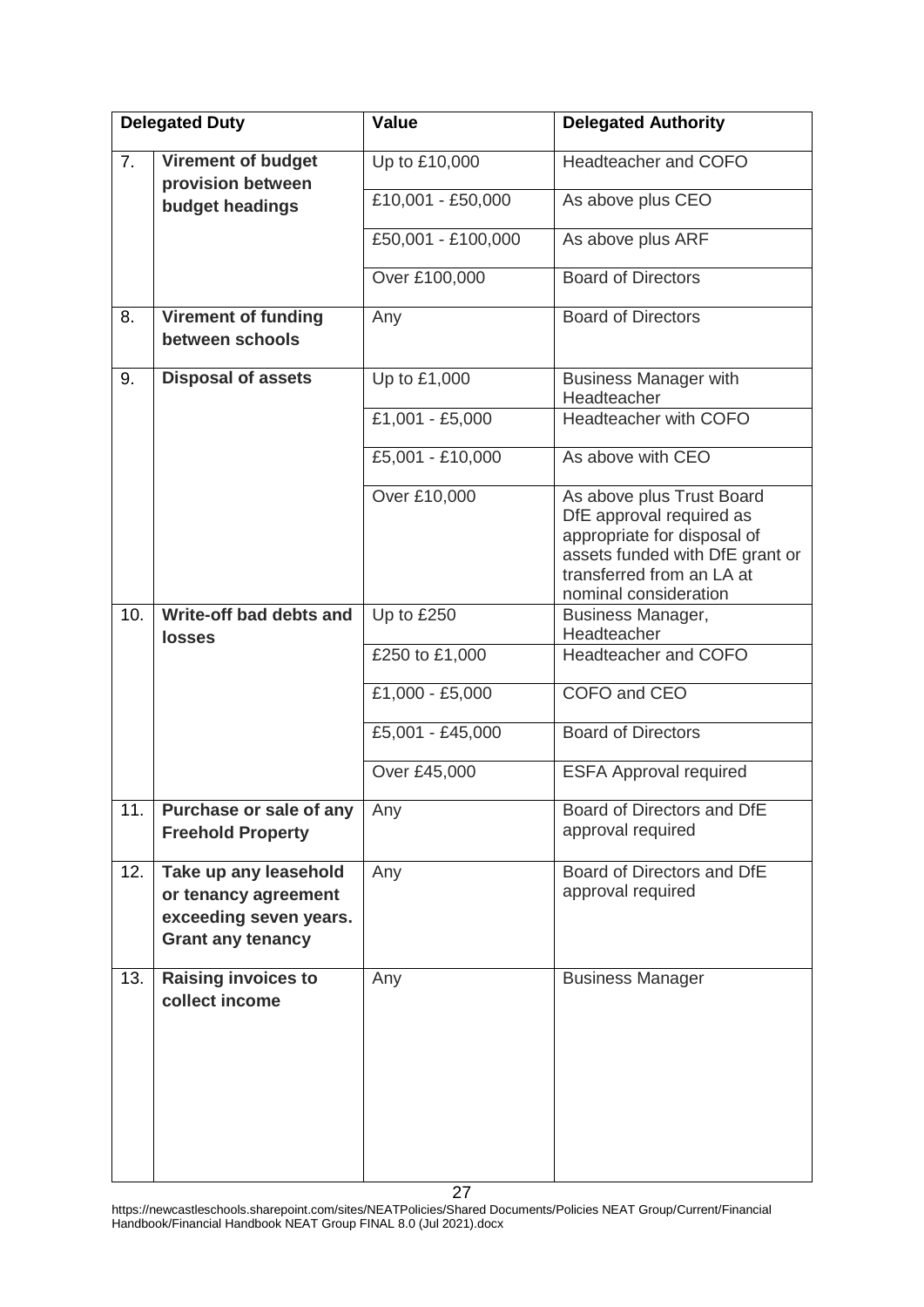| <b>Delegated Duty</b> |                                 | Value                      | <b>Delegated Authority</b>   |
|-----------------------|---------------------------------|----------------------------|------------------------------|
| 14.                   | <b>Petty Cash &amp; Expense</b> | Member of school staff     | <b>Business Manager</b>      |
|                       | <b>Claims</b>                   | <b>SLT or Business</b>     | Headteacher                  |
|                       |                                 | Manager                    |                              |
|                       |                                 | Trust's Central Staff /    |                              |
|                       |                                 | Headteacher                | COFO or CEO                  |
|                       |                                 | <b>COFO</b>                | <b>CEO</b>                   |
|                       |                                 | CEO                        | <b>Chair of Trust Board</b>  |
|                       |                                 | Governor or Director       | <b>Company Secretary</b>     |
| 15.                   | <b>Credit Cards</b>             | <b>School Staff</b>        | <b>Business Manager</b>      |
|                       |                                 | <b>Business Manager</b>    | Headteacher                  |
|                       |                                 | Headteacher/COFO           | CEO                          |
|                       |                                 | <b>Trust central staff</b> | <b>COFO</b>                  |
|                       |                                 | <b>COFO</b>                | <b>CEO</b>                   |
|                       |                                 | CEO                        | <b>Chair of Trust Board</b>  |
| 16.                   | <b>Staff Severance</b>          | Non-statutory / non-       | <b>Chair of Trust Board</b>  |
|                       | <b>Payments</b>                 | contractual payment        |                              |
|                       |                                 | up to £50,000              |                              |
|                       |                                 | Non-statutory / non-       | Board of Directors and prior |
|                       |                                 | contractual payment of     | approval of ESFA             |
|                       |                                 | £50,000 or above           |                              |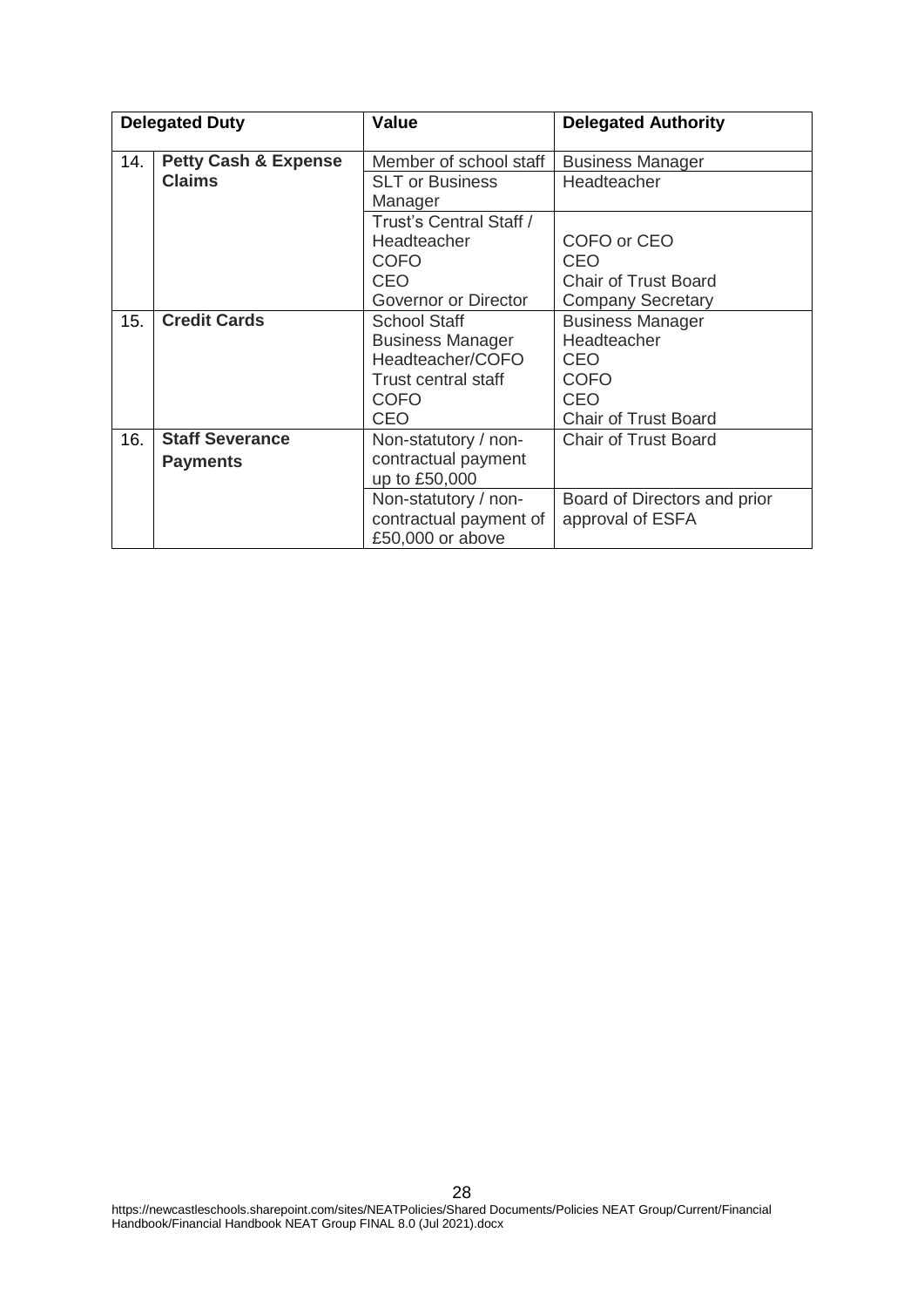# **Appendix 1b - Summary of Financial Authorisation Levels under Bespoke Scheme of Delegation for St Hild's Church of England School**

| <b>Delegated Duty</b> |                                                                                                                                            | Value               | <b>Delegated Authority</b>                                                                                             |
|-----------------------|--------------------------------------------------------------------------------------------------------------------------------------------|---------------------|------------------------------------------------------------------------------------------------------------------------|
| $\mathbf{1}$ .        | <b>Ordering Goods and</b><br><b>Services (raising</b><br>requisitions and<br>processing NPOIs)                                             | Up to £4,999.99     | Budget Holder, reviewed by<br><b>Business Manager</b><br>Headteacher                                                   |
|                       | within board approved<br>budget                                                                                                            | £5,000 - £49,999.99 | Reviewed by Headteacher<br><b>COFO</b>                                                                                 |
|                       |                                                                                                                                            |                     |                                                                                                                        |
|                       |                                                                                                                                            | £50,000 - £100,000  | As above plus CEO                                                                                                      |
|                       |                                                                                                                                            | Over £100,000       | <b>Board</b>                                                                                                           |
| 2.                    | <b>Ordering Goods and</b><br><b>Services (raising</b><br>requisitions and                                                                  | Up to £4,999.99     | Reviewed by Headteacher<br><b>COFO</b>                                                                                 |
|                       | processing NPOIs) that<br>will exceed approved<br>nominal / cost centre<br>budget                                                          | Over £5,000         | As above plus CEO                                                                                                      |
| 3.                    | <b>Signatories for</b><br>payment<br>authorisations for<br>individual schools<br><b>(including BACS</b><br>payments other than<br>payroll) | Any                 | Two signatories from:-<br>Headteacher<br>Deputy Headteacher<br><b>Assistant Headteacher</b><br><b>Business Manager</b> |
| $\overline{4}$        | <b>Signatories for</b><br>authorising all cheque<br>and BACS Payments<br>for the Trust                                                     | Any                 | Two signatories from:<br><b>CEO</b><br>$\bullet$<br>COFO<br>HoBS<br><b>Company Secretary</b>                           |
| 5.                    | <b>Payroll BACS</b><br>authorisation                                                                                                       | Any                 | Two signatories from<br>CEO<br>COFO<br>HoBS<br><b>Company Secretary</b>                                                |
| 6.                    | <b>Signatories for DfE</b><br>grant claims and DfE                                                                                         | Any                 | Two signatories from:<br><b>CEO</b><br>COFO                                                                            |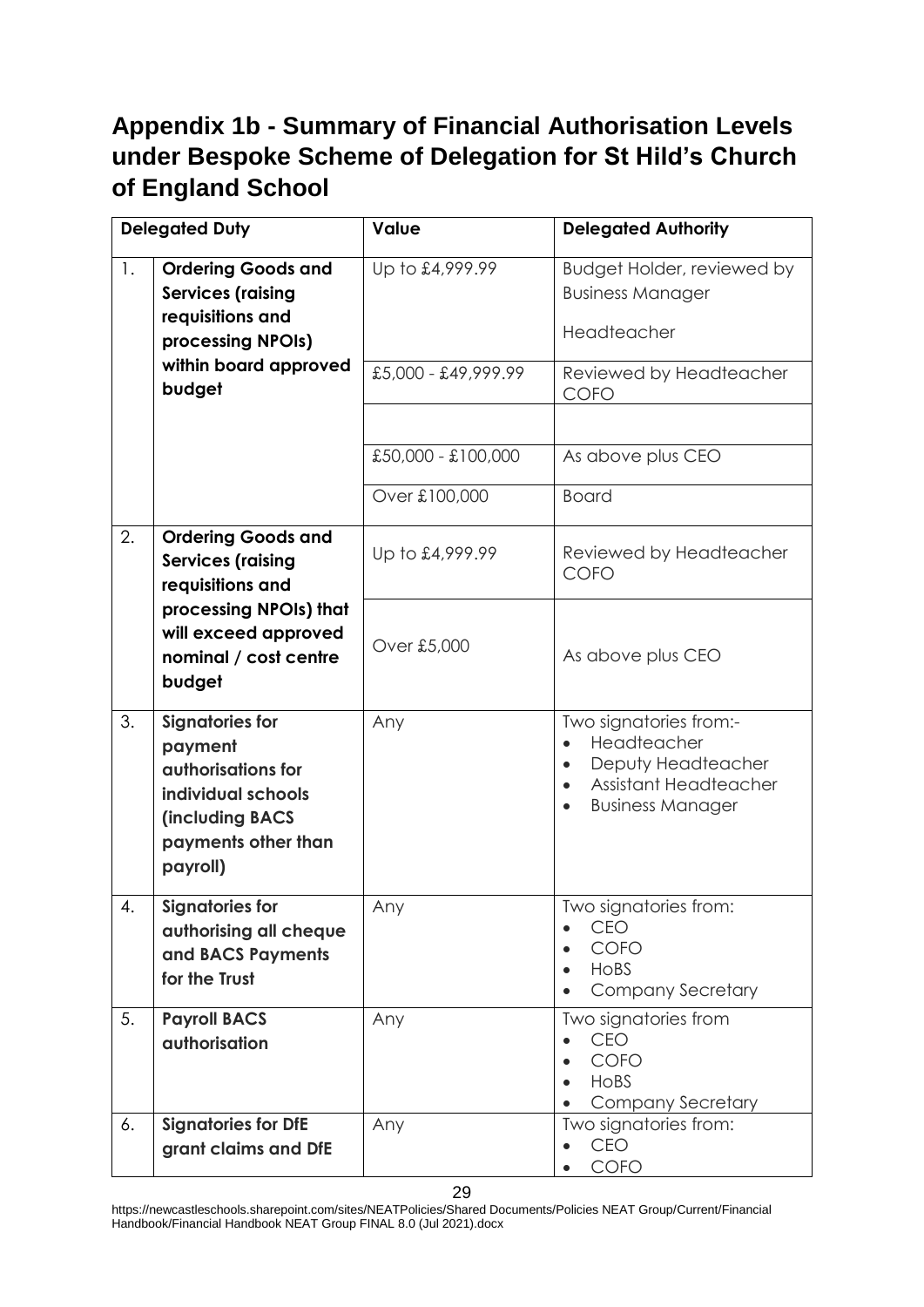| <b>Delegated Duty</b>                                                             | <b>Value</b>       | <b>Delegated Authority</b>                                                                                                                                                    |
|-----------------------------------------------------------------------------------|--------------------|-------------------------------------------------------------------------------------------------------------------------------------------------------------------------------|
| returns for individual<br>schools                                                 |                    | HoBS<br>$\bullet$<br><b>Company Secretary</b><br>$\bullet$<br>Headteachers<br>$\bullet$                                                                                       |
| 7.<br><b>Signatories for DfE</b><br>grant claims and DfE<br>returns for the Trust | Any                | Two signatories from<br><b>CEO</b><br>COFO<br>Chair of Trust Board<br>$\bullet$<br>Chair of Audit and Risk<br>committee                                                       |
| 8.<br><b>Virement of budget</b><br>provision between                              | Up to £10,000      | Headteacher and COFO                                                                                                                                                          |
| budget headings                                                                   | £10,001 - £50,000  | As above plus CEO                                                                                                                                                             |
|                                                                                   | £50,001 - £100,000 | As above plus ARF                                                                                                                                                             |
|                                                                                   | Over £100,000      | <b>Board of Directors</b>                                                                                                                                                     |
| 9.<br><b>Virement of funding</b><br>between schools                               | Any                | <b>Board of Directors</b>                                                                                                                                                     |
| 10.<br><b>Disposal of assets</b>                                                  | Up to £5,000       | Headteacher with COFO                                                                                                                                                         |
|                                                                                   |                    |                                                                                                                                                                               |
|                                                                                   | $£5,001 - £10,000$ | As above with CEO                                                                                                                                                             |
|                                                                                   | Over £10,000       | As above plus Trust Board<br>DfE approval required as<br>appropriate for disposal of<br>assets funded with DfE grant<br>or transferred from an LA at<br>nominal consideration |
| 11.<br>Write-off bad debts<br>and losses                                          | Up to £250         | Headteacher                                                                                                                                                                   |
|                                                                                   | £250 to £1,000     | Headteacher and COFO                                                                                                                                                          |
|                                                                                   | £1,000 - £5,000    | COFO and CEO                                                                                                                                                                  |
|                                                                                   | £5,001 - £45,000   | <b>Board of Directors</b>                                                                                                                                                     |
|                                                                                   | Over £45,000       | <b>ESFA Approval required</b>                                                                                                                                                 |
| 12.<br>Purchase or sale of any<br><b>Freehold Property</b>                        | Any                | <b>Board of Directors and DfE</b><br>approval required                                                                                                                        |
| Take up any leasehold<br>13.<br>or tenancy agreement                              | Any                | <b>Board of Directors and DfE</b><br>approval required                                                                                                                        |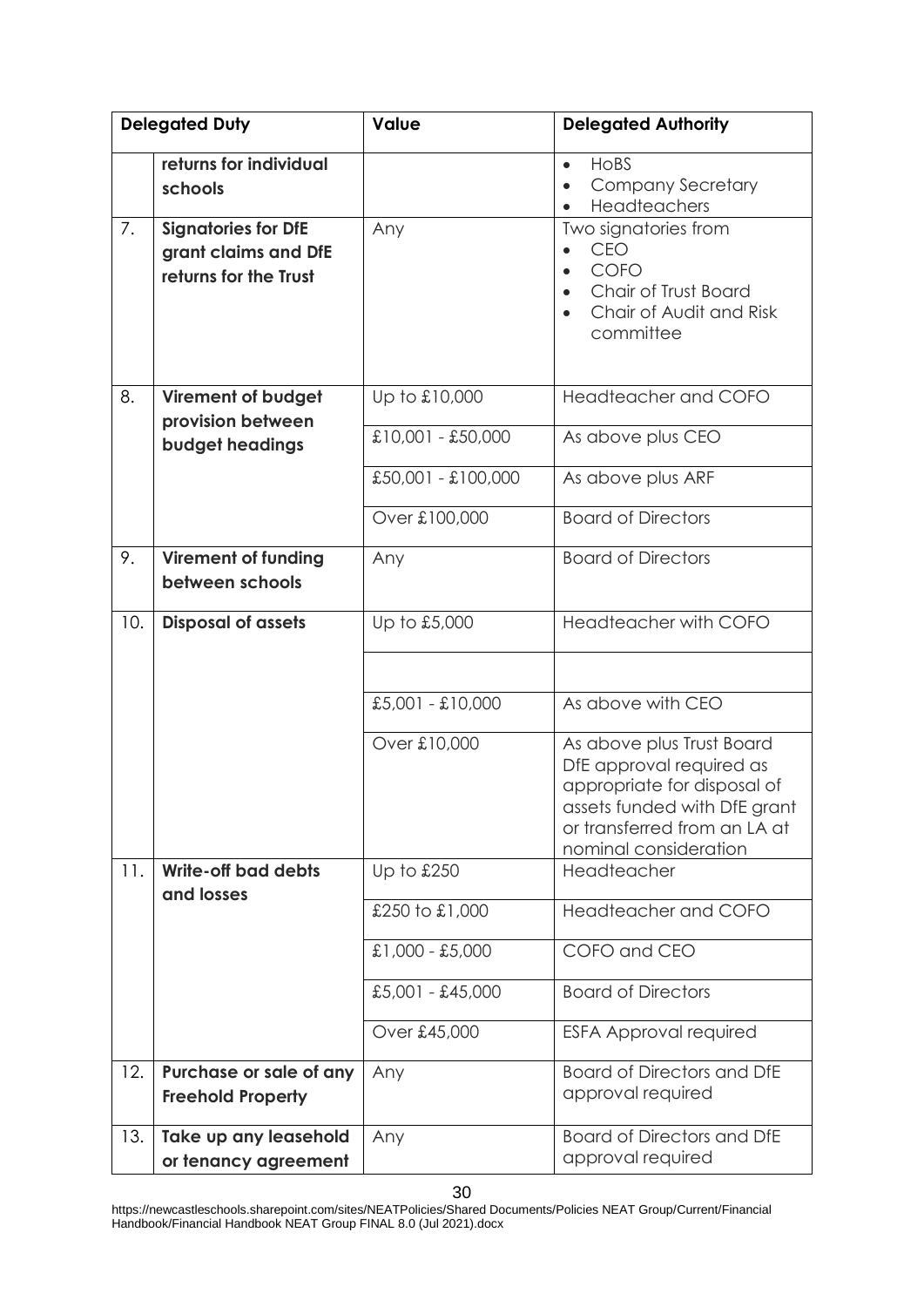|     | <b>Delegated Duty</b>                            | Value                                                                                                           | <b>Delegated Authority</b>                                                           |
|-----|--------------------------------------------------|-----------------------------------------------------------------------------------------------------------------|--------------------------------------------------------------------------------------|
|     | exceeding seven<br>years. Grant any<br>tenancy   |                                                                                                                 |                                                                                      |
| 14. | <b>Raising invoices to</b><br>collect income     | Any                                                                                                             | <b>Business Manager</b>                                                              |
| 15. | <b>Petty Cash &amp; Expense</b><br><b>Claims</b> | Member of school<br>staff<br><b>SLT</b> or Business                                                             | <b>Business Manager</b><br>Headteacher                                               |
|     |                                                  | Manager                                                                                                         |                                                                                      |
|     |                                                  | Trust's Central Staff /<br>Headteacher<br><b>COFO</b><br><b>CEO</b><br>Governor or Director                     | COFO or CEO<br>CEO<br>Chair of Trust Board<br><b>Company Secretary</b>               |
| 16. | <b>Credit Cards</b>                              | <b>School Staff</b><br><b>Business Manager</b><br>Headteacher/COFO<br>Trust central staff<br><b>COFO</b><br>CEO | <b>Business Manager</b><br>Headteacher<br>CEO<br>COFO<br>CEO<br>Chair of Trust Board |
| 17. | <b>Staff Severance</b><br><b>Payments</b>        | Non-statutory / non-<br>contractual<br>payment up to<br>£50,000                                                 | Chair of Trust Board                                                                 |
|     |                                                  | Non-statutory / non-<br>contractual<br>payment of £50,000<br>or above                                           | <b>Board of Directors and prior</b><br>approval of ESFA                              |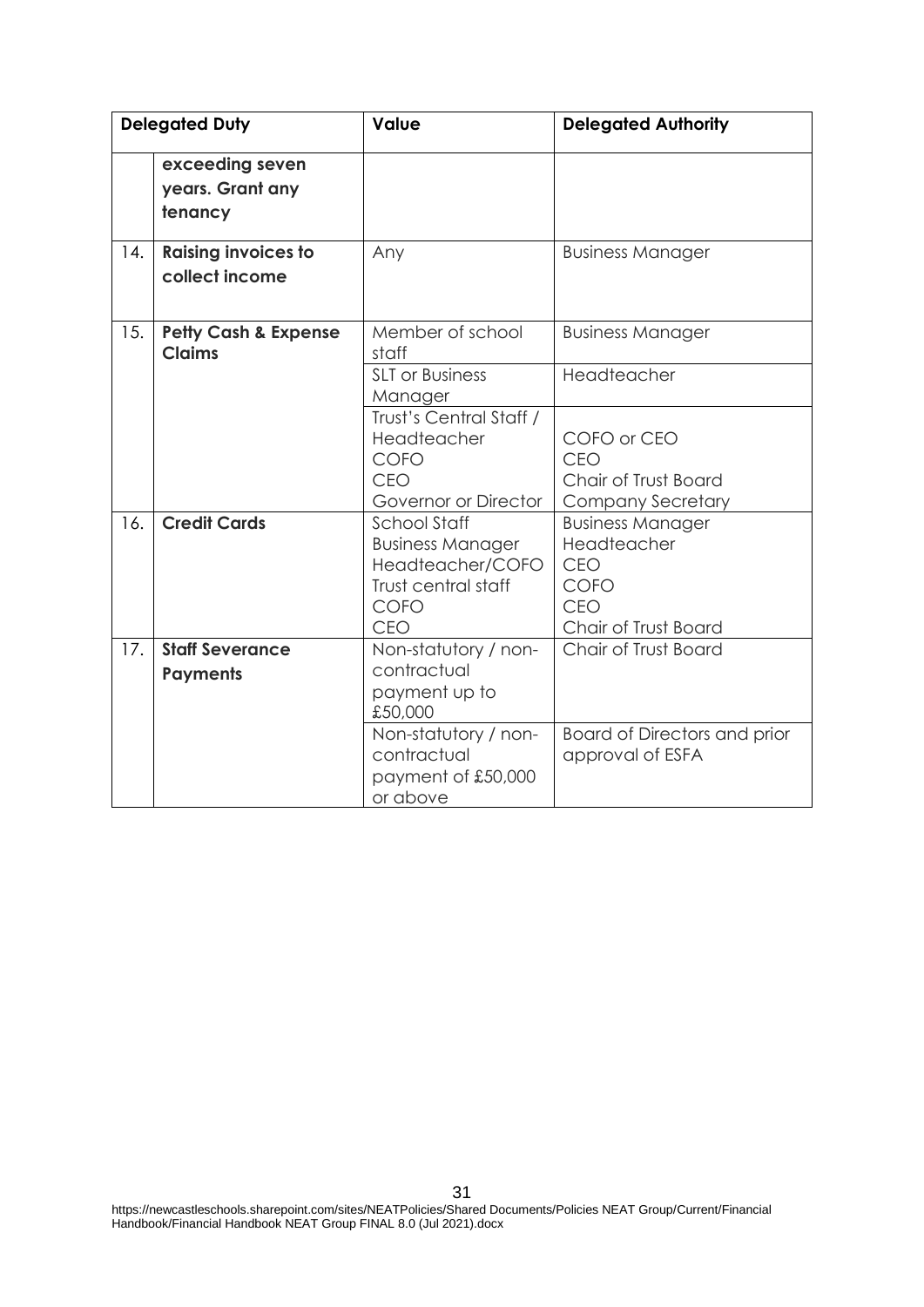# **Appendix 2 – NEAT Tender Procedures**

#### **Forms of tender**

There are three forms of tender procedure for contracts valued at over £100k: open, restricted and negotiated and the circumstances in which each procedure should be used are described below:

**Open tender:** This is where all potential suppliers are invited to tender. The budget holder must discuss and agree with the COFO how best to advertise for supplier's e.g. website advertising, trade journals or to identify all potential suppliers and contact directly if practical. This is the preferred method of tendering, as it is most conducive to competition and the propriety of public funds.

**Restricted tender:** This is where suppliers are specifically invited to tender. Restricted tenders are appropriate where:

- There is a need to maintain a balance between the contract value and administrative costs,
- A large number of suppliers would come forward or because the nature of the goods are such that only specific suppliers can be expected to supply the School's requirements,
- The costs of publicity and advertising are likely to outweigh the potential benefits of open tendering.
- The Trust would normally invite at least four bidders.

**Negotiated tender:** The terms of the contract may be negotiated with one or more chosen suppliers. This is appropriate in specific circumstances:

- The above methods have resulted in either no or unacceptable tenders
- Only one or very few suppliers are available to provide the service or goods,
- Time limitations and a specialist service provision limit the pool of suppliers,
- The Board decides that this is the most appropriate method for strategic reasons
- Additional deliveries / service by the existing supplier are justified to ensure continuity of Trust operations.

#### **Preparation for tender**

Full consideration should be given to:

- Objective of project Overall requirements
- Technical skills required
- After sales service requirements
- Form of contract.

It may be useful after all requirements have been established to rank requirements (e.g. mandatory, desirable and additional) and award marks to suppliers on fulfilment of these requirements to help reach an overall decision.

#### **Invitation to tender**

If a restricted tender is to be used then an invitation to tender must be issued. If an open

32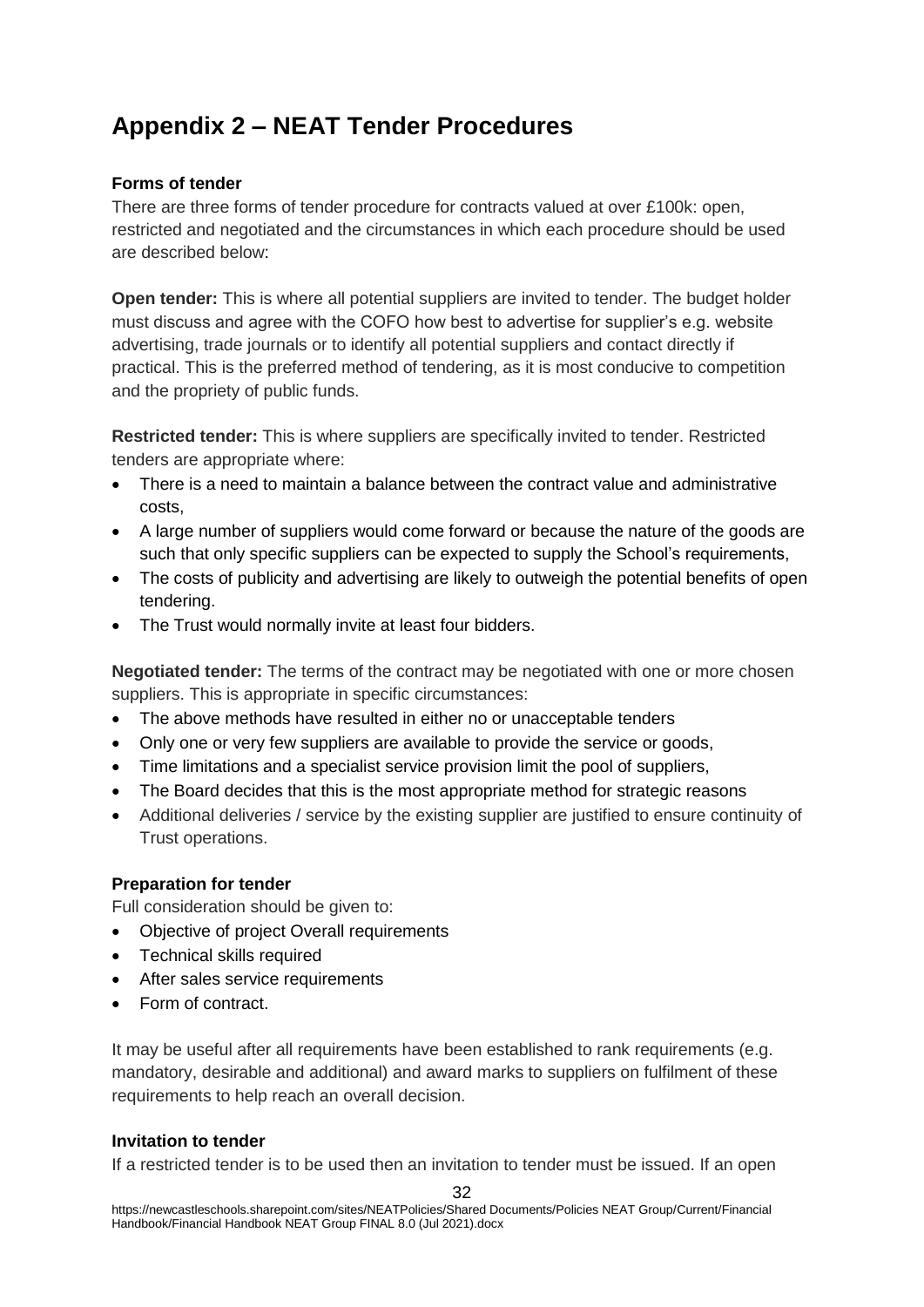tender is used an invitation to tender may be issued in response to an initial enquiry.

An invitation to tender should include the following:

- Introduction/background to the project;
- Scope and objectives of the project;
- Technical requirements:
- Implementation of the project;
- Terms and conditions of tender and form of response.

# **Aspects to consider**

#### **Financial**

- Like should be compared with like and if a lower price means a reduced service or lower quality this must be borne in mind when reaching a decision.
- Care should be taken to ensure that the tender price is the total price and that there are no hidden or extra costs. Is there scope for negotiation?

#### **Technical/suitability**

- Qualifications of the contractor
- Relevant experience of the contractor
- Descriptions of technical and service facilities
- Certificates of quality/conformity with standards Quality control procedures
- Details of previous sales and references from past customers.

# **Other considerations**

- Pre sales demonstrations
- **After sales service**
- Financial status of supplier. Suppliers in financial difficulty may have problems completing contracts and in the provision of after sales service.

#### **Tender acceptance procedures**

The invitation to tender should state the date and time by which the completed tender document should be received by the NEAT Group. Tenders received after the submission deadline should not normally be accepted.

#### **Tender opening procedures**

All tenders submitted should only be reviewed after the submission deadline and at the same time. The tender details should be recorded and this should include the names of the firms submitting tenders and the amount tendered.

#### **Tender evaluation procedures**

The evaluation process should preferably involve at least three people, who hold senior positions within the NEAT Group. Those involved should disclose all interests, business and otherwise, that might impact upon their objectivity. If there is a potential conflict of interest then that person must withdraw from the tendering process.